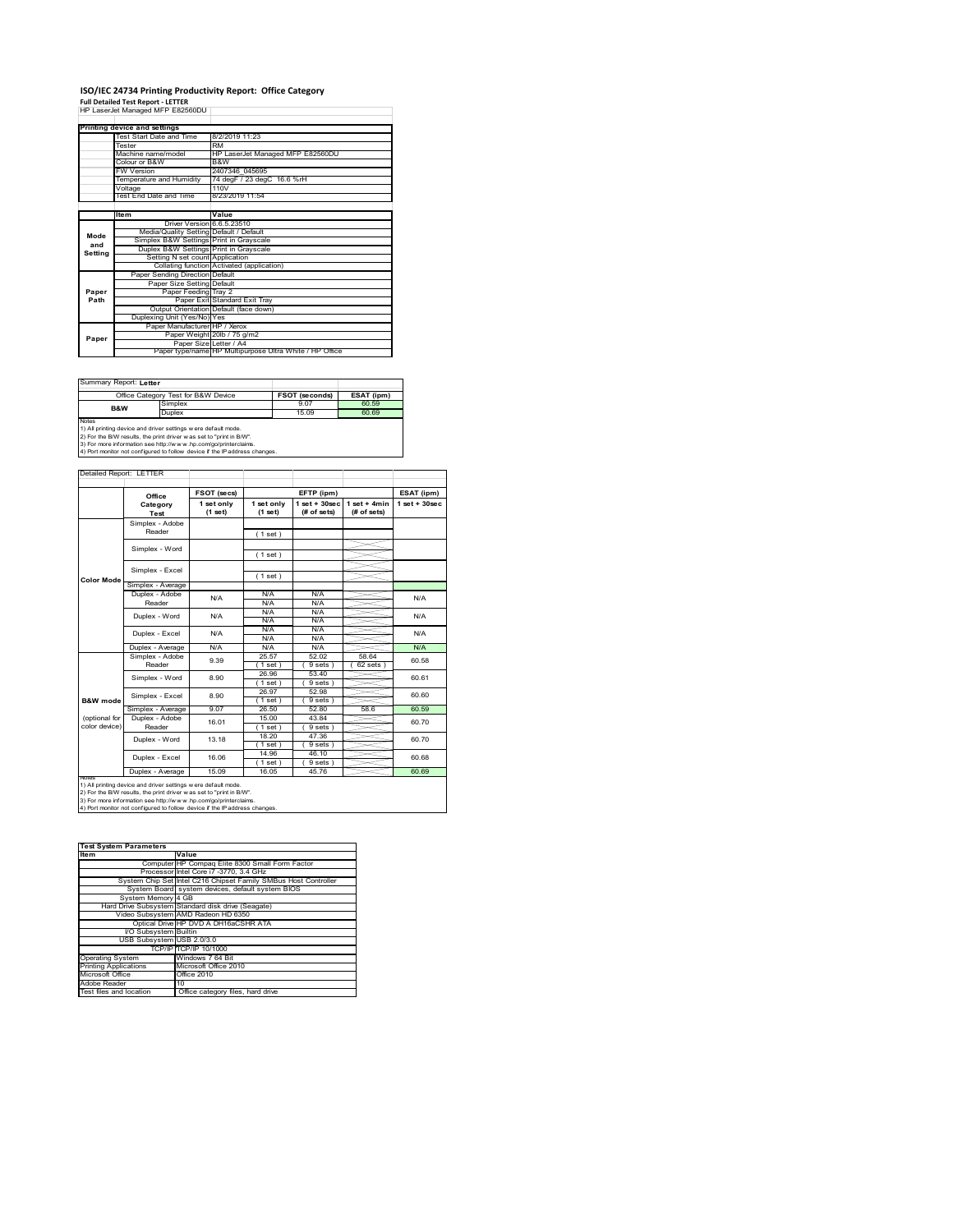### **ISO/IEC 24734 Printing Productivity Report: Office Category**

**Full Detailed Test Report ‐ A4** HP LaserJet Managed MFP E82560DU

|         | HP LaserJet Managed MFP E82560DU        |                                                         |  |  |  |
|---------|-----------------------------------------|---------------------------------------------------------|--|--|--|
|         |                                         |                                                         |  |  |  |
|         | Printing device and settings            |                                                         |  |  |  |
|         | Test Start Date and Time                | 8/2/2019 11:23                                          |  |  |  |
|         | Tester                                  | <b>RM</b>                                               |  |  |  |
|         | Machine name/model                      | HP LaserJet Managed MFP E82560DU                        |  |  |  |
|         | Colour or B&W                           | B&W                                                     |  |  |  |
|         | <b>FW Version</b>                       | 2407346 045695                                          |  |  |  |
|         | Temperature and Humidity                | 74 degF / 23 degC 16.6 %rH                              |  |  |  |
|         | Voltage                                 | 110V                                                    |  |  |  |
|         | Test End Date and Time                  | 8/23/2019 11:54                                         |  |  |  |
|         |                                         |                                                         |  |  |  |
|         | <b>Item</b>                             | Value                                                   |  |  |  |
|         | Driver Version 6.6.5.23510              |                                                         |  |  |  |
| Mode    | Media/Quality Setting Default / Default |                                                         |  |  |  |
| and     | Simplex B&W Settings Print in Grayscale |                                                         |  |  |  |
| Setting | Duplex B&W Settings Print in Grayscale  |                                                         |  |  |  |
|         | Setting N set count Application         |                                                         |  |  |  |
|         |                                         | Collating function Activated (application)              |  |  |  |
|         | Paper Sending Direction Default         |                                                         |  |  |  |
|         | Paper Size Setting Default              |                                                         |  |  |  |
| Paper   | Paper Feeding Tray 2                    |                                                         |  |  |  |
| Path    |                                         | Paper Exit Standard Exit Tray                           |  |  |  |
|         |                                         | Output Orientation Default (face down)                  |  |  |  |
|         | Duplexing Unit (Yes/No) Yes             |                                                         |  |  |  |
|         | Paper Manufacturer HP / Xerox           |                                                         |  |  |  |
| Paper   |                                         | Paper Weight 20lb / 75 g/m2                             |  |  |  |
|         | Paper Size Letter / A4                  |                                                         |  |  |  |
|         |                                         | Paper type/name HP Multipurpose Ultra White / HP Office |  |  |  |

Summary Report: **A4**

|                                                                | Office Category Test for B&W Device                          | <b>FSOT (seconds)</b> | ESAT (ipm) |  |  |
|----------------------------------------------------------------|--------------------------------------------------------------|-----------------------|------------|--|--|
| B&W                                                            | Simplex                                                      | 9.13                  | 60.59      |  |  |
|                                                                | Duplex                                                       | 13.94                 | 60.69      |  |  |
| Notes                                                          |                                                              |                       |            |  |  |
| 1) All printing device and driver settings w ere default mode. |                                                              |                       |            |  |  |
|                                                                | To the first contract of the contract of the contract passed |                       |            |  |  |

1) All printing device and driver settings were default mode.<br>2) For the B/W results, the print driver was set to "print in B/W".<br>3) For more information see http://www.hp.com/go/printerclaims.<br>4) Port monitor not configur

|                                | Office                   | FSOT (secs)           |                       | EFTP (ipm)                      |                                | ESAT (ipm)         |
|--------------------------------|--------------------------|-----------------------|-----------------------|---------------------------------|--------------------------------|--------------------|
|                                | Category<br>Test         | 1 set only<br>(1 set) | 1 set only<br>(1 set) | $1 set + 30 sec$<br>(# of sets) | $1 set + 4 min$<br>(# of sets) | $1$ set + $30$ sec |
|                                | Simplex - Adobe          |                       |                       |                                 |                                |                    |
|                                | Reader                   |                       | (1 set)               |                                 |                                |                    |
|                                | Simplex - Word           |                       |                       |                                 |                                |                    |
|                                |                          |                       | (1 set)               |                                 |                                |                    |
|                                | Simplex - Excel          |                       |                       |                                 |                                |                    |
| Colour<br>Mode                 |                          |                       | (1 set)               |                                 |                                |                    |
|                                | Simplex - Average        |                       |                       |                                 |                                |                    |
|                                | Duplex - Adobe           | N/A                   | N/A                   | N/A                             |                                | N/A                |
|                                | Reader                   |                       | N/A                   | N/A                             |                                |                    |
|                                | Duplex - Word            | N/A                   | N/A                   | N/A                             |                                | N/A                |
|                                |                          |                       | N/A                   | N/A                             |                                |                    |
|                                | Duplex - Excel           | N/A                   | N/A                   | N/A                             |                                | N/A                |
|                                |                          |                       | N/A                   | N/A                             |                                |                    |
|                                | Duplex - Average         | N/A                   | N/A                   | N/A                             |                                | N/A                |
|                                | Simplex - Adobe          | 9.63                  | 24.95                 | 52.46                           | 58.60                          | 60.59              |
|                                | Reader                   |                       | (1 set)               | 9 sets                          | 62 sets                        |                    |
|                                | Simplex - Word           | 8.86                  | 27.08                 | 53.34                           |                                | 60.58              |
|                                |                          |                       | (1 set)               | 9 sets                          |                                |                    |
|                                | Simplex - Excel          | 8.90                  | 26.96                 | 53.16                           |                                | 60.62              |
| <b>B&amp;W</b> mode            |                          |                       | 1 set                 | 9 sets                          |                                |                    |
|                                | Simplex - Average        | 91                    | 26.33                 | 52.98                           | 58.6                           | 60.59              |
| (optional for<br>color device) | Duplex - Adobe<br>Reader | 14 64                 | 16 40<br>$1$ set)     | 45 20<br>9 sets)                |                                | 60.70              |
|                                |                          |                       | 17.98                 | 46.30                           |                                |                    |
|                                | Duplex - Word            | 13.33                 | (1 set)               | 9 sets                          |                                | 60.70              |
|                                |                          |                       | 17.34                 | 47.16                           |                                |                    |
|                                | Duplex - Excel           | 13 84                 | $1$ set)              | 9 sets                          |                                | 60.68              |
|                                | Duplex - Average         | 13.9                  | 17.24                 | 46.22                           |                                | 60.69              |
| <b>NOtes</b>                   |                          |                       |                       |                                 |                                |                    |

| <b>Test System Parameters</b> |                                                                 |  |  |
|-------------------------------|-----------------------------------------------------------------|--|--|
| <b>Item</b>                   | Value                                                           |  |  |
|                               | Computer HP Compaq Elite 8300 Small Form Factor                 |  |  |
|                               | Processor Intel Core i7 -3770, 3.4 GHz                          |  |  |
|                               | System Chip Set Intel C216 Chipset Family SMBus Host Controller |  |  |
|                               | System Board system devices, default system BIOS                |  |  |
| System Memory 4 GB            |                                                                 |  |  |
|                               | Hard Drive Subsystem Standard disk drive (Seagate)              |  |  |
|                               | Video Subsystem AMD Radeon HD 6350                              |  |  |
|                               | Optical Drive HP DVD A DH16aCSHR ATA                            |  |  |
| I/O Subsystem Builtin         |                                                                 |  |  |
| USB Subsystem USB 2.0/3.0     |                                                                 |  |  |
|                               | TCP/IP TCP/IP 10/1000                                           |  |  |
| <b>Operating System</b>       | Windows 7 64 Bit                                                |  |  |
| <b>Printing Applications</b>  | Microsoft Office 2010                                           |  |  |
| Microsoft Office              | Office 2010                                                     |  |  |
| Adobe Reader                  | 10                                                              |  |  |
| Test files and location       | Office category files, hard drive                               |  |  |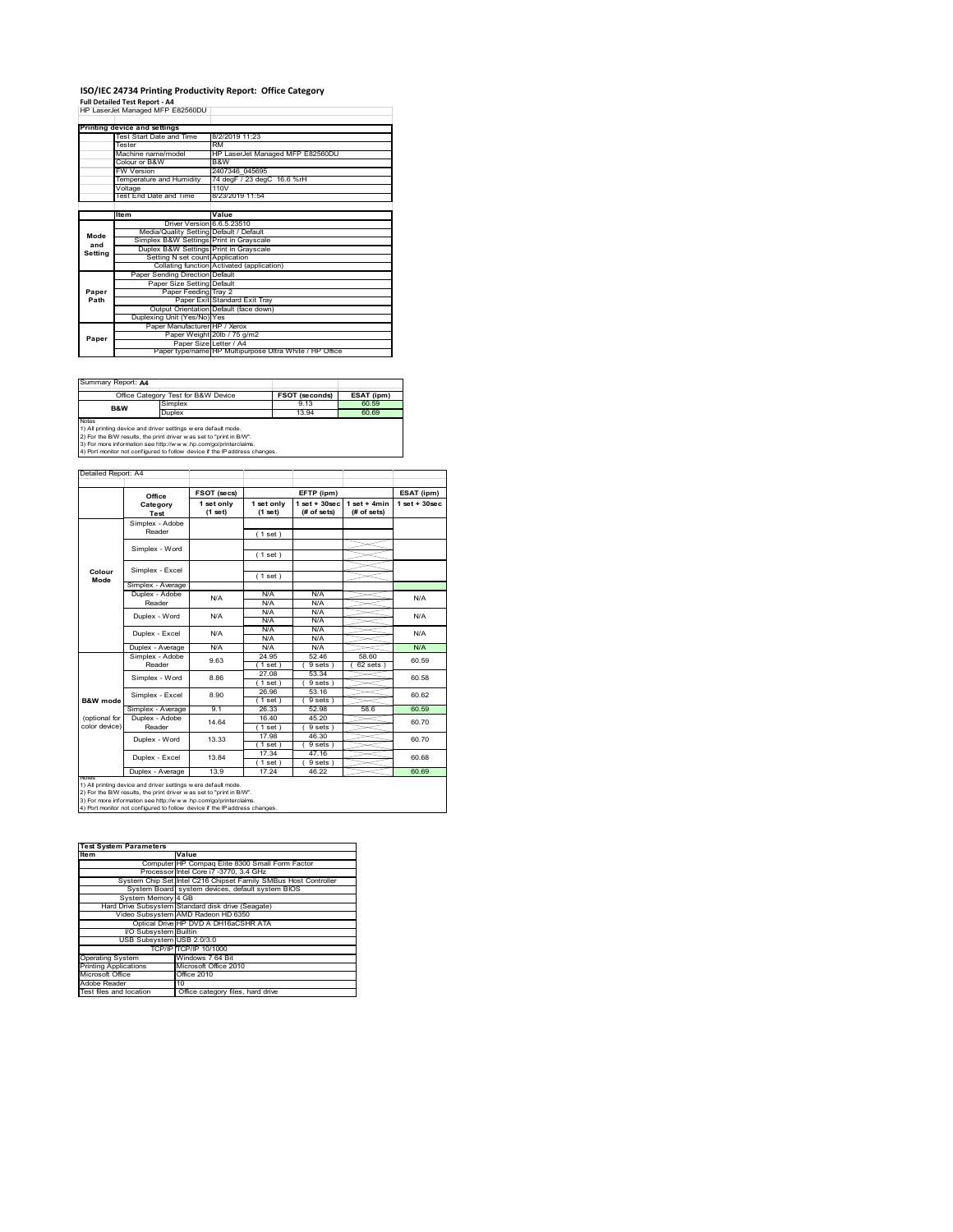### **ISO/IEC 24734 Printing Productivity Report: Office Category<br>Full Detailed Test Report - Tabloid<br>HP LaserJet Managed MFP E82560DU |**

|         | . an betaned Test Report - Tabloid      |                                                         |  |
|---------|-----------------------------------------|---------------------------------------------------------|--|
|         | HP LaserJet Managed MFP E82560DU        |                                                         |  |
|         |                                         |                                                         |  |
|         | Printing device and settings            |                                                         |  |
|         | Test Start Date and Time                | 8/2/2019 11:23                                          |  |
|         | Tester                                  | <b>RM</b>                                               |  |
|         | Machine name/model                      | HP LaserJet Managed MFP E82560DU                        |  |
|         | Colour or B&W                           | B&W                                                     |  |
|         | <b>FW Version</b>                       | 2407346 045695                                          |  |
|         | Temperature and Humidity                | 74 degF / 23 degC 16.6 %rH                              |  |
|         | Voltage                                 | 110V                                                    |  |
|         | Test End Date and Time                  | 8/23/2019 11:54                                         |  |
|         |                                         |                                                         |  |
|         | Item                                    | Value                                                   |  |
| Mode    | Driver Version 6.6.5.23510              |                                                         |  |
|         | Media/Quality Setting Default / Default |                                                         |  |
| and     | Simplex B&W Settings Print in Gravscale |                                                         |  |
| Setting | Duplex B&W Settings Print in Grayscale  |                                                         |  |
|         | Setting N set count Application         |                                                         |  |
|         |                                         | Collating function Activated (application)              |  |
|         | Paper Sending Direction Default         |                                                         |  |
|         | Paper Size Setting Default              |                                                         |  |
| Paper   | Paper Feeding Tray 2                    |                                                         |  |
| Path    |                                         | Paper Exit Standard Exit Tray                           |  |
|         |                                         | Output Orientation Default (face down)                  |  |
|         | Duplexing Unit (Yes/No) Yes             |                                                         |  |
|         | Paper Manufacturer HP / Xerox           |                                                         |  |
| Paper   |                                         | Paper Weight 20lb / 75 g/m2                             |  |
|         | Paper Size Letter / A4                  |                                                         |  |
|         |                                         | Paper type/name HP Multipurpose Ultra White / HP Office |  |

Summary Report: Tabloid

|                                                                     | Office Category Test for B&W Device | <b>FSOT (seconds)</b> | ESAT (ipm) |  |  |
|---------------------------------------------------------------------|-------------------------------------|-----------------------|------------|--|--|
| B&W                                                                 | Simplex                             | 13.78                 | 30.62      |  |  |
|                                                                     | Duplex                              | 20.13                 | 30.64      |  |  |
| <b>Notes</b>                                                        |                                     |                       |            |  |  |
| 1) All printing device and driver settings w ere default mode.      |                                     |                       |            |  |  |
| 2) For the B/W results, the print driver was set to "print in B/W". |                                     |                       |            |  |  |

7

2) For the B/W results, the print driver w as set to "print in B/W".<br>3) For more information see http://w w w .hp.com/go/printerclaims.<br>4) Port monitor not configured to follow device if the IP address changes.

| <b>Color Mode</b>   | Office<br>Category<br>Test<br>Simplex - Adobe<br>Reader<br>Simplex - Word<br>Simplex - Excel<br>Simplex - Average<br>Duplex - Adobe<br>Reader | FSOT (secs)<br>1 set only<br>(1 set) | 1 set only<br>(1 set)<br>(1 set)<br>(1 set)<br>(1 set) | EFTP (ipm)<br>$1$ set + $30$ sec<br>(# of sets) | $1 set + 4 min$<br>(# of sets) | ESAT (ipm)<br>$1$ set + $30$ sec |
|---------------------|-----------------------------------------------------------------------------------------------------------------------------------------------|--------------------------------------|--------------------------------------------------------|-------------------------------------------------|--------------------------------|----------------------------------|
|                     |                                                                                                                                               |                                      |                                                        |                                                 |                                |                                  |
|                     |                                                                                                                                               |                                      |                                                        |                                                 |                                |                                  |
|                     |                                                                                                                                               |                                      |                                                        |                                                 |                                |                                  |
|                     |                                                                                                                                               |                                      |                                                        |                                                 |                                |                                  |
|                     |                                                                                                                                               |                                      |                                                        |                                                 |                                |                                  |
|                     |                                                                                                                                               |                                      |                                                        |                                                 |                                |                                  |
|                     |                                                                                                                                               |                                      |                                                        |                                                 |                                |                                  |
|                     |                                                                                                                                               |                                      |                                                        |                                                 |                                |                                  |
|                     |                                                                                                                                               | N/A                                  | N/A                                                    | N/A                                             |                                | N/A                              |
|                     |                                                                                                                                               |                                      | N/A                                                    | N/A                                             |                                |                                  |
|                     | Duplex - Word                                                                                                                                 | N/A                                  | N/A                                                    | N/A                                             |                                | N/A                              |
|                     |                                                                                                                                               |                                      | N/A                                                    | N/A                                             |                                |                                  |
|                     | Duplex - Excel                                                                                                                                | N/A                                  | N/A                                                    | N/A                                             |                                | N/A                              |
|                     |                                                                                                                                               |                                      | N/A                                                    | N/A                                             |                                |                                  |
|                     | Duplex - Average                                                                                                                              | N/A                                  | N/A                                                    | N/A                                             |                                | N/A                              |
|                     | Simplex - Adobe                                                                                                                               | 13.80                                | 17.39                                                  | 25.29                                           | 29.45                          | 30.62                            |
|                     | Reader                                                                                                                                        |                                      | $1$ set)                                               | 5 sets                                          | 32 sets                        |                                  |
|                     | Simplex - Word                                                                                                                                | 13.35                                | 17.97                                                  | 26.90                                           |                                | 30.61                            |
|                     |                                                                                                                                               |                                      | $1$ set)                                               | 5 sets                                          |                                |                                  |
|                     | Simplex - Excel                                                                                                                               | 14 18                                | 16.94                                                  | 26.51                                           |                                | 30.63                            |
| <b>B&amp;W</b> mode |                                                                                                                                               |                                      | $1$ set)                                               | 5 sets                                          |                                |                                  |
|                     | Simplex - Average                                                                                                                             | 1378                                 | 1743                                                   | 26.23                                           | 29.45                          | 30.62                            |
| (optional for       | Duplex - Adobe                                                                                                                                | 22.41                                | 10.70                                                  | 21.60                                           |                                | 30.64                            |
| color device)       | Reader                                                                                                                                        |                                      | $1$ set)                                               | 5 sets)                                         |                                |                                  |
|                     | Duplex - Word                                                                                                                                 | 18.92                                | 12.68                                                  | 23.58                                           |                                | 30.64                            |
|                     |                                                                                                                                               |                                      | $1$ set $)$                                            | 5 sets)                                         |                                |                                  |
|                     | Duplex - Excel                                                                                                                                | 19.04                                | 12.58                                                  | 23.50                                           |                                | 30.64                            |
|                     |                                                                                                                                               |                                      | $1$ set)                                               | 5 sets )                                        |                                |                                  |
| <b>NOtes</b>        | Duplex - Average                                                                                                                              | 20.13                                | 11.98                                                  | 22.89                                           |                                | 30.64                            |

| <b>Test System Parameters</b> |                                                                 |  |  |
|-------------------------------|-----------------------------------------------------------------|--|--|
| <b>Item</b>                   | Value                                                           |  |  |
|                               | Computer HP Compaq Elite 8300 Small Form Factor                 |  |  |
|                               | Processor Intel Core i7 -3770, 3.4 GHz                          |  |  |
|                               | System Chip Set Intel C216 Chipset Family SMBus Host Controller |  |  |
|                               | System Board system devices, default system BIOS                |  |  |
| System Memory 4 GB            |                                                                 |  |  |
|                               | Hard Drive Subsystem Standard disk drive (Seagate)              |  |  |
|                               | Video Subsystem AMD Radeon HD 6350                              |  |  |
|                               | Optical Drive HP DVD A DH16aCSHR ATA                            |  |  |
| VO Subsystem Builtin          |                                                                 |  |  |
| USB Subsystem USB 2.0/3.0     |                                                                 |  |  |
|                               | TCP/IP TCP/IP 10/1000                                           |  |  |
| <b>Operating System</b>       | Windows 7 64 Bit                                                |  |  |
| <b>Printing Applications</b>  | Microsoft Office 2010                                           |  |  |
| Microsoft Office              | Office 2010                                                     |  |  |
| Adobe Reader                  | 10                                                              |  |  |
| Test files and location       | Office category files, hard drive                               |  |  |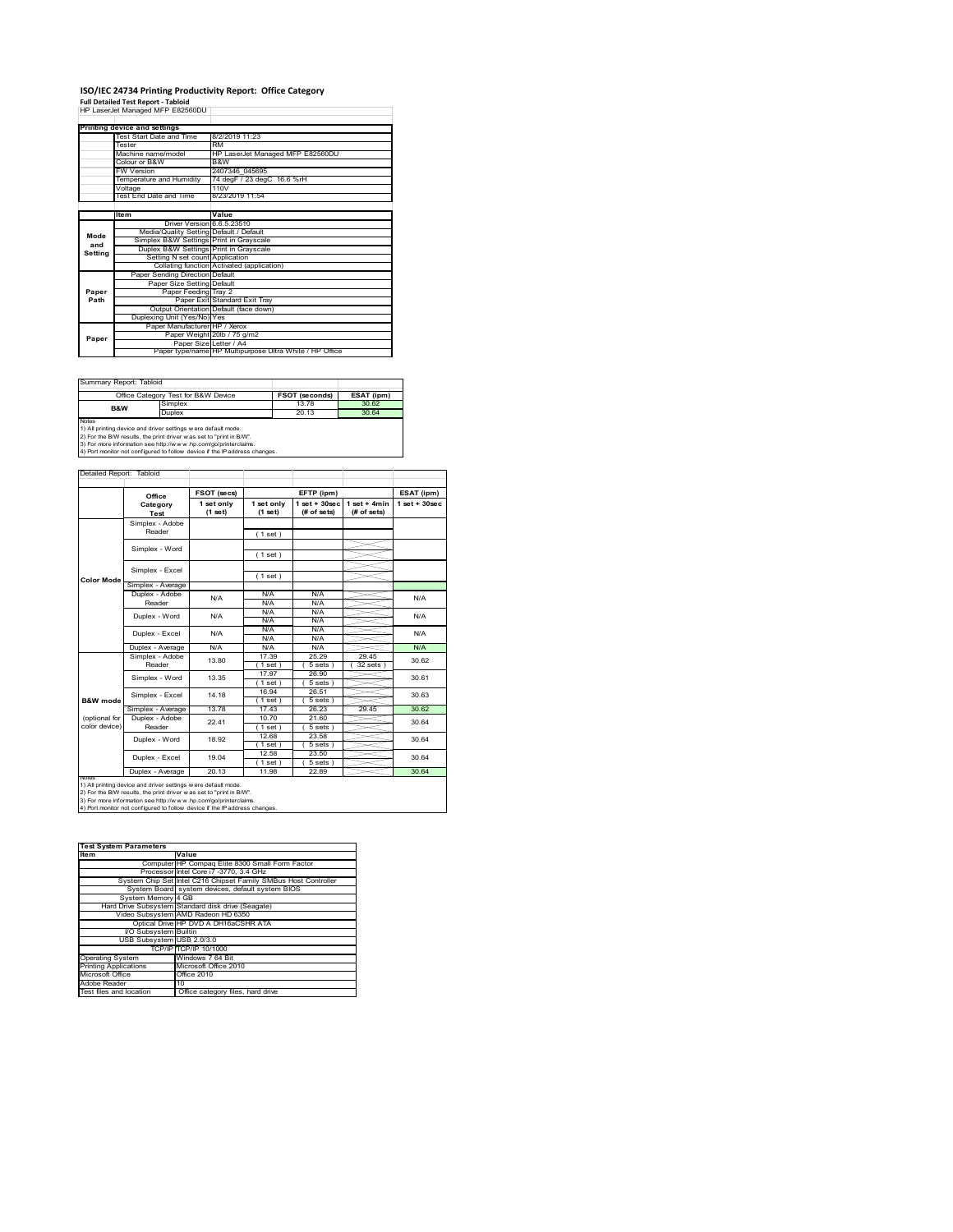#### **ISO/IEC 24734 Printing Productivity Report: Office Category Full Detailed Test Report ‐ A3** HP LaserJet Managed MFP E82560DU

|         | Printing device and settings            |                                                         |
|---------|-----------------------------------------|---------------------------------------------------------|
|         | Test Start Date and Time                | 8/2/2019 11:23                                          |
|         | Tester                                  | <b>RM</b>                                               |
|         | Machine name/model                      | HP LaserJet Managed MFP E82560DU                        |
|         | Colour or B&W                           | B&W                                                     |
|         | <b>FW Version</b>                       | 2407346 045695                                          |
|         | Temperature and Humidity                | 74 degF / 23 degC 16.6 %rH                              |
|         | Voltage                                 | 110V                                                    |
|         | Test End Date and Time                  | 8/23/2019 11:54                                         |
|         |                                         |                                                         |
|         | Item                                    | Value                                                   |
|         | Driver Version 6.6.5.23510              |                                                         |
| Mode    | Media/Quality Setting Default / Default |                                                         |
| and     | Simplex B&W Settings Print in Grayscale |                                                         |
| Setting | Duplex B&W Settings Print in Grayscale  |                                                         |
|         | Setting N set count Application         |                                                         |
|         |                                         | Collating function Activated (application)              |
|         | Paper Sending Direction Default         |                                                         |
|         | Paper Size Setting Default              |                                                         |
| Paper   | Paper Feeding Tray 2                    |                                                         |
| Path    |                                         | Paper Exit Standard Exit Tray                           |
|         |                                         | Output Orientation Default (face down)                  |
|         | Duplexing Unit (Yes/No) Yes             |                                                         |
|         | Paper Manufacturer HP / Xerox           |                                                         |
| Paper   |                                         | Paper Weight 20lb / 75 g/m2                             |
|         | Paper Size Letter / A4                  |                                                         |
|         |                                         | Paper type/name HP Multipurpose Ultra White / HP Office |

Ĩ.

Summary Report: A3

| <b>UUILLIGIY INGDUIL AU</b>                                    |                                                                       |                       |            |  |  |  |
|----------------------------------------------------------------|-----------------------------------------------------------------------|-----------------------|------------|--|--|--|
| Office Category Test for B&W Device                            |                                                                       | <b>FSOT (seconds)</b> | ESAT (ipm) |  |  |  |
| B&W                                                            | Simplex                                                               | 9.07                  | 30.62      |  |  |  |
|                                                                | Duplex                                                                | 15.09                 | 30.64      |  |  |  |
| Notes                                                          |                                                                       |                       |            |  |  |  |
| 1) All printing device and driver settings w ere default mode. |                                                                       |                       |            |  |  |  |
|                                                                | On Car the DAM consider the point deliver true and to finded in DAAP. |                       |            |  |  |  |

2) For the B/W results, the print driver w as set to "print in B/W".<br>3) For more information see http://w w w .hp.com/go/printerclaims.<br>4) Port monitor not configured to follow device if the IP address changes.

|                     | Office            | FSOT (secs)             | EFTP (ipm)              |                                  |                               | ESAT (ipm)        |  |
|---------------------|-------------------|-------------------------|-------------------------|----------------------------------|-------------------------------|-------------------|--|
|                     | Category<br>Test  | 1 set only<br>$(1$ set) | 1 set only<br>$(1$ set) | $1$ set $+30$ sec<br>(# of sets) | $1$ set + 4min<br>(# of sets) | $1$ set $+30$ sec |  |
|                     | Simplex - Adobe   |                         |                         |                                  |                               |                   |  |
|                     | Reader            |                         | (1 set)                 |                                  |                               |                   |  |
|                     | Simplex - Word    |                         |                         |                                  |                               |                   |  |
|                     |                   |                         | (1 set)                 |                                  |                               |                   |  |
|                     | Simplex - Excel   |                         |                         |                                  |                               |                   |  |
| <b>Color Mode</b>   |                   |                         | (1 set)                 |                                  |                               |                   |  |
|                     | Simplex - Average |                         |                         |                                  |                               |                   |  |
|                     | Duplex - Adobe    | N/A                     | N/A                     | N/A                              |                               | N/A               |  |
|                     | Reader            |                         | N/A                     | N/A                              |                               |                   |  |
|                     | Duplex - Word     | N/A                     | N/A                     | N/A                              |                               | N/A               |  |
|                     |                   |                         | N/A                     | N/A                              |                               |                   |  |
|                     | Duplex - Excel    | N/A                     | N/A                     | N/A                              |                               | N/A               |  |
|                     |                   |                         | N/A                     | N/A                              |                               |                   |  |
|                     | Duplex - Average  | N/A                     | N/A                     | N/A                              |                               | N/A               |  |
|                     | Simplex - Adobe   | 14.18                   | 16.93                   | 26.40                            | 29 44                         | 30.63<br>30.63    |  |
|                     | Reader            |                         | (1 set)                 | 5 sets                           | 32 sets 1                     |                   |  |
|                     | Simplex - Word    | 13.15                   | 18.25                   | 26.95                            |                               |                   |  |
|                     |                   |                         | (1 set)                 | 5 sets)                          |                               |                   |  |
|                     | Simplex - Excel   | 13.79                   | 1740                    | 2671                             |                               | 30.61             |  |
| <b>B&amp;W</b> mode |                   |                         | 1 set                   | 5 sets                           |                               |                   |  |
|                     | Simplex - Average | 13.71                   | 17.52                   | 26.68                            | 29.44                         | 30.62             |  |
| (optional for       | Duplex - Adobe    | 22 44                   | 10.70                   | 21.54                            |                               | 30.66             |  |
| color device)       | Reader            |                         | (1 set)                 | $5 sets$ )                       |                               |                   |  |
|                     | Duplex - Word     | 19.37                   | 12.38                   | 23.66                            |                               | 30.64             |  |
|                     |                   |                         | (1 set)                 | $5 sets$ )                       |                               |                   |  |
|                     | Duplex - Excel    | 19 25                   | 12.46                   | 23.42                            |                               |                   |  |
|                     |                   |                         | $1$ set)                | 5 sets                           |                               | 30.64             |  |
|                     | Duplex - Average  | 20.36                   | 11.84                   | 22.87                            |                               | 30.64             |  |

1) All printing device and driver settings were default mode.<br>2) For the B/W results, the print driver was set to "print in B/W".<br>3) For more information see http://www.hp.com/go/printerclaims.<br>4) Port monitor not configur

| <b>Test System Parameters</b> |                                                                 |  |  |  |  |
|-------------------------------|-----------------------------------------------------------------|--|--|--|--|
| <b>Item</b>                   | Value                                                           |  |  |  |  |
|                               | Computer HP Compaq Elite 8300 Small Form Factor                 |  |  |  |  |
|                               | Processor Intel Core i7 -3770, 3.4 GHz                          |  |  |  |  |
|                               | System Chip Set Intel C216 Chipset Family SMBus Host Controller |  |  |  |  |
|                               | System Board system devices, default system BIOS                |  |  |  |  |
| System Memory 4 GB            |                                                                 |  |  |  |  |
|                               | Hard Drive Subsystem Standard disk drive (Seagate)              |  |  |  |  |
|                               | Video Subsystem AMD Radeon HD 6350                              |  |  |  |  |
|                               | Optical Drive HP DVD A DH16aCSHR ATA                            |  |  |  |  |
| VO Subsystem Builtin          |                                                                 |  |  |  |  |
| USB Subsystem USB 2.0/3.0     |                                                                 |  |  |  |  |
|                               | TCP/IP TCP/IP 10/1000                                           |  |  |  |  |
| <b>Operating System</b>       | Windows 7 64 Bit                                                |  |  |  |  |
| <b>Printing Applications</b>  | Microsoft Office 2010                                           |  |  |  |  |
| Microsoft Office              | Office 2010                                                     |  |  |  |  |
| Adobe Reader                  | 10                                                              |  |  |  |  |
| Test files and location       | Office category files, hard drive                               |  |  |  |  |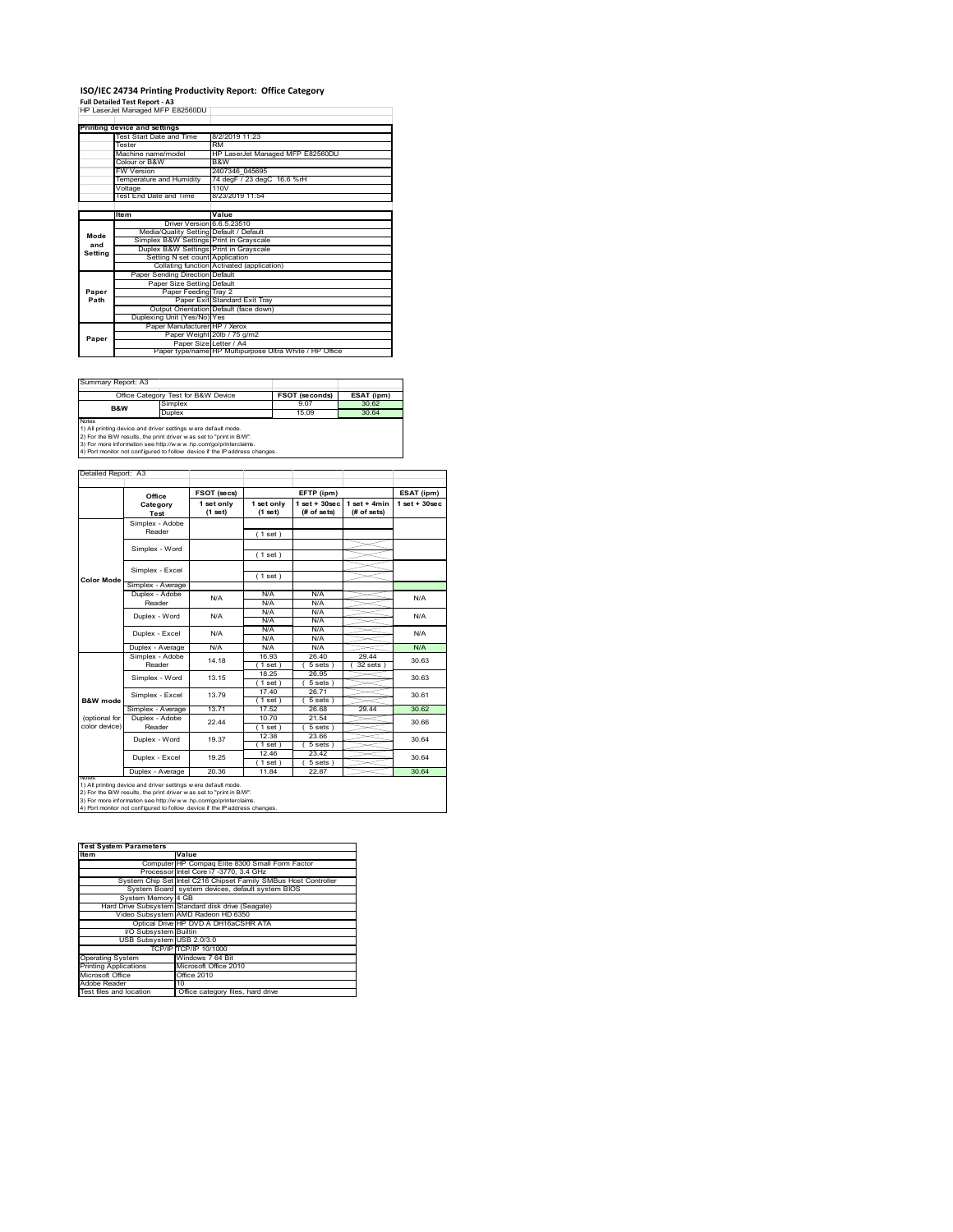### **ISO/IEC 24734 Printing Productivity Report: Office Category<br>Feature Performance Full Report - Office Feature Performance Test<br>HP LaserJet Managed MFP E82560DU |**

|         | . cature remonmance run neport - onnee reature remonmance rest |                                                         |
|---------|----------------------------------------------------------------|---------------------------------------------------------|
|         | HP LaserJet Managed MFP E82560DU                               |                                                         |
|         |                                                                |                                                         |
|         | Printing device and settings                                   |                                                         |
|         | Test Start Date and Time                                       | 8/2/2019 11:23                                          |
|         | Tester                                                         | <b>RM</b>                                               |
|         | Machine name/model                                             | HP LaserJet Managed MFP E82560DU                        |
|         | Colour or B&W                                                  | B&W                                                     |
|         | <b>FW Version</b>                                              | 2407346 045695                                          |
|         | Temperature and Humidity                                       | 74 degF / 23 degC 16.6 %rH                              |
|         | Voltage                                                        | 110V                                                    |
|         | Test End Date and Time                                         | 8/23/2019 11:54                                         |
|         |                                                                |                                                         |
|         | Item                                                           | Value                                                   |
|         | Driver Version 6.6.5.23510                                     |                                                         |
| Mode    | Media/Quality Setting Default / Default                        |                                                         |
| and     | Simplex B&W Settings Print in Grayscale                        |                                                         |
| Setting | Duplex B&W Settings Print in Grayscale                         |                                                         |
|         | Setting N set count Application                                |                                                         |
|         |                                                                | Collating function Activated (application)              |
|         | Paper Sending Direction Default                                |                                                         |
|         | Paper Size Setting Default                                     |                                                         |
| Paper   | Paper Feeding Tray 2                                           |                                                         |
| Path    |                                                                | Paper Exit Standard Exit Tray                           |
|         |                                                                |                                                         |
|         |                                                                |                                                         |
|         | Paper Manufacturer HP / Xerox                                  |                                                         |
|         |                                                                | Paper Weight 20lb / 75 g/m2                             |
|         |                                                                |                                                         |
|         |                                                                | Paper type/name HP Multipurpose Ultra White / HP Office |
| Paper   | Duplexing Unit (Yes/No) Yes<br>Paper Size Letter / A4          | Output Orientation Default (face down)                  |

| <b>ISO Print Productivity Report: Feature Performance Test Summary</b>                                                                                                                                                                                                                      |                       |                                  |                                      |  |  |  |  |
|---------------------------------------------------------------------------------------------------------------------------------------------------------------------------------------------------------------------------------------------------------------------------------------------|-----------------------|----------------------------------|--------------------------------------|--|--|--|--|
|                                                                                                                                                                                                                                                                                             |                       | <b>Feature Performance Ratio</b> |                                      |  |  |  |  |
| (Feature Adobe Reader - Office test file)                                                                                                                                                                                                                                                   | <b>Printing Modes</b> |                                  | <b>ESAT (feature)</b><br>ESAT (base) |  |  |  |  |
| A5, Landscape Feed, Simplex, Colour                                                                                                                                                                                                                                                         | Simplex               |                                  |                                      |  |  |  |  |
| A5, Portrait Feed, Simplex, Colour                                                                                                                                                                                                                                                          | Simplex               |                                  |                                      |  |  |  |  |
| Legal, Simplex, Colour                                                                                                                                                                                                                                                                      | Simplex               |                                  |                                      |  |  |  |  |
| Legal, Duplex, Colour                                                                                                                                                                                                                                                                       | Duplex                |                                  |                                      |  |  |  |  |
| A4, 1200 dpi, Simplex, Colour                                                                                                                                                                                                                                                               | Simplex               |                                  |                                      |  |  |  |  |
| Letter, 1200 dpi, Simplex, Colour                                                                                                                                                                                                                                                           | Simplex               |                                  |                                      |  |  |  |  |
| A4. General Office. Simplex. Colour                                                                                                                                                                                                                                                         | Simplex               |                                  |                                      |  |  |  |  |
| Letter, General Office, Simplex, Colour                                                                                                                                                                                                                                                     | Simplex               |                                  |                                      |  |  |  |  |
| A5, Landscape Feed, Simplex, B/W                                                                                                                                                                                                                                                            | Simplex               | 97%                              | 99%                                  |  |  |  |  |
| A5, Portrait Feed, Simplex, B/W                                                                                                                                                                                                                                                             | Simplex               | 106%                             | 98%                                  |  |  |  |  |
| Legal, Simplex, B/W                                                                                                                                                                                                                                                                         | Simplex               | 84%                              | 54%                                  |  |  |  |  |
| Legal, Duplex, B/W                                                                                                                                                                                                                                                                          | <b>Duplex</b>         | 69%                              | 58%                                  |  |  |  |  |
| A4, 1200 dpi, Simplex, B/W                                                                                                                                                                                                                                                                  | Simplex               |                                  |                                      |  |  |  |  |
| Letter, 1200 dpi, Simplex, B/W                                                                                                                                                                                                                                                              | Simplex               |                                  |                                      |  |  |  |  |
| A4, General Office, Simplex, B/W                                                                                                                                                                                                                                                            | Simplex               |                                  |                                      |  |  |  |  |
| Letter, General Office, Simplex, B/W                                                                                                                                                                                                                                                        | Simplex               |                                  |                                      |  |  |  |  |
| Notes<br>1) All printing device and driver settings w ere default mode.<br>2) Test conducted with 8-paper Office Feature Performance file.<br>3) For more information see http://www.hp.com/go/printerclaims.<br>4) Port monitor not configured to follow device if the IP address changes. |                       |                                  |                                      |  |  |  |  |

| Feature Performance Full Report - Feature Printing Mode: 'Office' Feature Performance Test                                                                                                                                                                                                        |                     |                           |                      |                                  |                                                |                                      |  |
|---------------------------------------------------------------------------------------------------------------------------------------------------------------------------------------------------------------------------------------------------------------------------------------------------|---------------------|---------------------------|----------------------|----------------------------------|------------------------------------------------|--------------------------------------|--|
| <b>Printing Modes</b>                                                                                                                                                                                                                                                                             |                     | <b>Base Printing Mode</b> |                      | <b>Feature Performance</b>       |                                                |                                      |  |
| Feature Adobe Reader - Office<br>test file (8-page)                                                                                                                                                                                                                                               | <b>FSOT</b><br>Base | <b>ESAT</b><br>Base       | 1 set<br>FSOT (secs) | $1$ set $+30$ sec.<br>ESAT (ipm) | <b>FSOT (base)</b><br><b>FSOT</b><br>(feature) | <b>ESAT (feature)</b><br>ESAT (base) |  |
| A5, Landscape Feed, Simplex, Colour                                                                                                                                                                                                                                                               |                     |                           |                      |                                  |                                                |                                      |  |
| A5. Portrait Feed. Simplex. Colour                                                                                                                                                                                                                                                                |                     |                           |                      |                                  |                                                |                                      |  |
| Legal, Simplex, Colour                                                                                                                                                                                                                                                                            |                     |                           |                      |                                  |                                                |                                      |  |
| Legal, Duplex, Colour                                                                                                                                                                                                                                                                             |                     |                           |                      |                                  |                                                |                                      |  |
| A4. 1200 dpi. Simplex. Colour                                                                                                                                                                                                                                                                     |                     |                           |                      |                                  |                                                |                                      |  |
| Letter, 1200 dpi, Simplex, Colour                                                                                                                                                                                                                                                                 |                     |                           |                      |                                  |                                                |                                      |  |
| A4, General Office, Simplex, Colour                                                                                                                                                                                                                                                               |                     |                           |                      |                                  |                                                |                                      |  |
| Letter, General Office, Simplex, Colour                                                                                                                                                                                                                                                           |                     |                           |                      |                                  |                                                |                                      |  |
| A5, Landscape Feed, Simplex, B/W                                                                                                                                                                                                                                                                  | 14.27               | 60.59                     | 14.85                | 60.2                             | 97%                                            | 99%                                  |  |
| A5. Portrait Feed. Simplex. B/W                                                                                                                                                                                                                                                                   | 14.27               | 60.59                     | 13.52                | 59.9                             | 106%                                           | 98%                                  |  |
| Legal, Simplex, B/W                                                                                                                                                                                                                                                                               | 16.02               | 60.6                      | 19 21                | 33.3                             | 84%                                            | 54%                                  |  |
| Legal, Duplex, B/W                                                                                                                                                                                                                                                                                | 16.02               | 60.6                      | 23.53                | 35.4                             | 69%                                            | 58%                                  |  |
| A4. 1200 dpi. Simplex. B/W                                                                                                                                                                                                                                                                        | 14.27               | 60.59                     |                      |                                  |                                                |                                      |  |
| Letter, 1200 dpi, Simplex, B/W                                                                                                                                                                                                                                                                    | 16.02               | 60.6                      |                      |                                  |                                                |                                      |  |
| A4, General Office, Simplex, B/W                                                                                                                                                                                                                                                                  | 14.27               | 60.59                     |                      |                                  |                                                |                                      |  |
| Letter, General Office, Simplex, B/W                                                                                                                                                                                                                                                              | 16.02               | 60.6                      |                      |                                  |                                                |                                      |  |
| <b>Notes</b><br>1) All printing device and driver settings w ere default mode.<br>2) Test conducted with 8-paper Office Feature Performance file<br>3) For more information see http://www.hp.com/go/printerclaims.<br>4) Port monitor not configured to follow device if the IP address changes. |                     |                           |                      |                                  |                                                |                                      |  |

|               | <b>Test System Parameters</b> |                                                                 |  |  |
|---------------|-------------------------------|-----------------------------------------------------------------|--|--|
|               | Item                          | Value                                                           |  |  |
|               |                               | Computer HP Compaq Elite 8300 Small Form Factor                 |  |  |
|               |                               | Processor Intel Core i7 -3770, 3.4 GHz                          |  |  |
|               |                               | System Chip Set Intel C216 Chipset Family SMBus Host Controller |  |  |
|               |                               | System Board system devices, default system BIOS                |  |  |
| Test          | System Memory 4 GB            |                                                                 |  |  |
| <b>System</b> |                               | Hard Drive Subsystem Standard disk drive (Seagate)              |  |  |
|               |                               | Video Subsystem AMD Radeon HD 6350                              |  |  |
|               |                               | Optical Drive HP DVD A DH16aCSHR ATA                            |  |  |
|               | I/O Subsystem Builtin         |                                                                 |  |  |
|               | USB Subsystem USB 2.0/3.0     |                                                                 |  |  |
| <b>VO</b>     |                               | TCP/IPITCP/IP 10/1000                                           |  |  |
|               | <b>Operating System</b>       | Windows 7 64 Bit                                                |  |  |
|               | <b>Printing Applications</b>  | Microsoft Office 2010                                           |  |  |
|               | Software Microsoft Office     | Office 2010                                                     |  |  |
|               | Adobe Reader                  | 10                                                              |  |  |
|               | Test files and location       | Office category files, hard drive                               |  |  |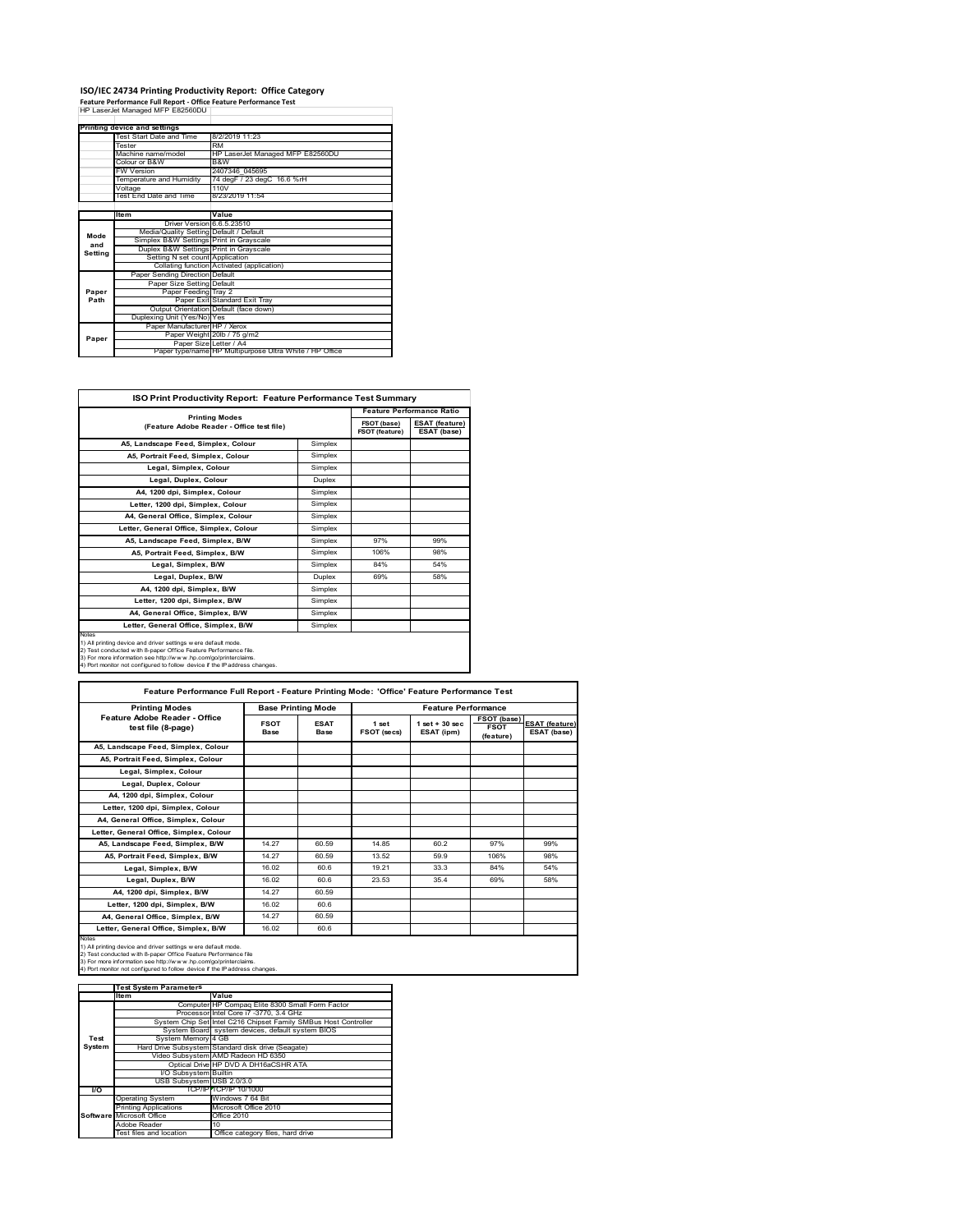#### **ISO/IEC 17629 First Print Out Time Report: Office Category Full Detailed Test Report ‐ LETTER** HP LaserJet Managed MFP E82560DU

|            | capping managed m cocooooo                 |                                  |  |  |
|------------|--------------------------------------------|----------------------------------|--|--|
|            | Printing device and settings               |                                  |  |  |
|            | Test Start Date and Time                   | 8/2/2019 11:23                   |  |  |
|            | Tester                                     | RM                               |  |  |
|            | Machine name/model                         | HP LaserJet Managed MFP E82560DU |  |  |
|            | Colour or B&W                              | B&W                              |  |  |
|            | <b>FW Version</b>                          | 2407346 045695                   |  |  |
|            | Configuration (options)                    | Default                          |  |  |
|            | Controller                                 | N/A                              |  |  |
|            | Printing device page count                 | Not Specified                    |  |  |
|            | Printing supplies page count Not Specified |                                  |  |  |
|            | Temperature and Humidity                   | 74 degF / 23 degC 16.6 %rH       |  |  |
|            | Voltage                                    | 110V                             |  |  |
|            | Test End Date and Time                     | 8/23/2019 11:54                  |  |  |
|            |                                            |                                  |  |  |
|            | <b>Item</b>                                | Value                            |  |  |
| Mode       | PDL and driver version                     | 6.6.5.23510                      |  |  |
| and        | Print Quality mode                         | default                          |  |  |
| Setting    | <b>B&amp;W</b> settings                    | default                          |  |  |
|            | Paper feed orientation                     | Short Edge                       |  |  |
| Paper      | Paper type setting                         | default                          |  |  |
|            | Paper feeding                              | Standard cassette                |  |  |
|            | Paper exit                                 | Standard exit tray               |  |  |
| Paper Path | Output orientation                         | default (face up or face down)   |  |  |

**FPOT from Ready (seconds)**<br>
Simplex 6.22 **ISO First Page Out Time Summary Report: Office Category** Summary Report: **Letter B&W**

**Duplex**<br>Notes<br>1) All printing device and driver settings were default mode.<br>2) For the BM results, the print driver was set to "print in BM".<br>4) For more information see http://www.hp.com/golprinterclaims.<br>4) Port monitor

| ISO First Page Out Time Report: Office Category                                                                                                                                                                                                                                                                                                                                                                                                     |                                                                                                                                                                                                                       |                            |                                   |                              |                            |                   |            |
|-----------------------------------------------------------------------------------------------------------------------------------------------------------------------------------------------------------------------------------------------------------------------------------------------------------------------------------------------------------------------------------------------------------------------------------------------------|-----------------------------------------------------------------------------------------------------------------------------------------------------------------------------------------------------------------------|----------------------------|-----------------------------------|------------------------------|----------------------------|-------------------|------------|
| <b>Detailed Report: LETTER</b>                                                                                                                                                                                                                                                                                                                                                                                                                      |                                                                                                                                                                                                                       |                            |                                   |                              |                            |                   |            |
|                                                                                                                                                                                                                                                                                                                                                                                                                                                     |                                                                                                                                                                                                                       | Word<br>(seconds)          | Excel<br>(seconds)                | Adobe<br>Reader<br>(seconds) | Average<br>(seconds)       | <b>Delay Time</b> |            |
|                                                                                                                                                                                                                                                                                                                                                                                                                                                     | FPOT from Ready - Simplex                                                                                                                                                                                             |                            |                                   |                              |                            |                   |            |
|                                                                                                                                                                                                                                                                                                                                                                                                                                                     | FPOT from Ready - Duplex                                                                                                                                                                                              |                            |                                   |                              |                            |                   |            |
| <b>Color Mode</b>                                                                                                                                                                                                                                                                                                                                                                                                                                   | FPOT from Sleep - Simplex                                                                                                                                                                                             |                            |                                   | N/A                          |                            |                   |            |
|                                                                                                                                                                                                                                                                                                                                                                                                                                                     | Recovery Time                                                                                                                                                                                                         |                            |                                   |                              |                            |                   |            |
|                                                                                                                                                                                                                                                                                                                                                                                                                                                     | FPOT from Off - Simplex                                                                                                                                                                                               |                            |                                   |                              |                            |                   |            |
|                                                                                                                                                                                                                                                                                                                                                                                                                                                     | Warm-up Time                                                                                                                                                                                                          |                            |                                   |                              |                            |                   |            |
|                                                                                                                                                                                                                                                                                                                                                                                                                                                     | FPOT from Ready - Simplex                                                                                                                                                                                             | 6.04                       | 5.98                              | 6.64                         | 6.22                       | 20 Seconds        |            |
|                                                                                                                                                                                                                                                                                                                                                                                                                                                     | FPOT from Ready - Duplex                                                                                                                                                                                              |                            |                                   |                              |                            |                   |            |
| <b>B&amp;W Mode</b>                                                                                                                                                                                                                                                                                                                                                                                                                                 | FPOT from Sleep - Simplex                                                                                                                                                                                             |                            |                                   | 38.99                        |                            | 76 Minutes        |            |
|                                                                                                                                                                                                                                                                                                                                                                                                                                                     | Recovery Time                                                                                                                                                                                                         |                            |                                   | 32.4                         |                            |                   |            |
|                                                                                                                                                                                                                                                                                                                                                                                                                                                     | FPOT from Off - Simplex                                                                                                                                                                                               |                            |                                   | 167.19                       |                            |                   |            |
|                                                                                                                                                                                                                                                                                                                                                                                                                                                     | Warm-up Time                                                                                                                                                                                                          |                            |                                   | 160.55                       |                            |                   |            |
| <b>Notes</b><br>1) All printing device and driver settings w ere default mode.<br>2) For the B/W results, the print driver was set to "print in B/W".<br>3) For more information see http://www.hp.com/go/printerclaims.<br>4) Port monitor not configured to follow device if the IP address changes.<br>5) Page counts w ere collected after completion of the tests.<br>6) Details for FPOT from Sleep are show n below.<br><b>HP Data Table</b> |                                                                                                                                                                                                                       |                            |                                   |                              |                            |                   |            |
| <b>Detailed Report: LETTER</b>                                                                                                                                                                                                                                                                                                                                                                                                                      |                                                                                                                                                                                                                       |                            |                                   |                              |                            |                   |            |
|                                                                                                                                                                                                                                                                                                                                                                                                                                                     |                                                                                                                                                                                                                       | <b>FPOT Avg</b><br>(se cs) | FPOT (secs)<br><b>Iteration 1</b> | FPOT (secs)<br>Iteration 2   | FPOT (secs)<br>Iteration 3 | Application       | Delay Time |
|                                                                                                                                                                                                                                                                                                                                                                                                                                                     | FPOT from Sleep                                                                                                                                                                                                       | N/A                        | N/A                               | N/A                          | N/A                        | Adobe Reader      |            |
| <b>Color Mode</b>                                                                                                                                                                                                                                                                                                                                                                                                                                   | FPOT from Sleep (15 minutes)<br>HP/Non ISO Test                                                                                                                                                                       | N/A                        | N/A                               | N/A                          | N/A                        | Adobe Reader      |            |
|                                                                                                                                                                                                                                                                                                                                                                                                                                                     | FPOT from Sleep                                                                                                                                                                                                       | 38.99                      | 39.16                             | 38.82                        | N/A                        | Adobe Reader      | 76 Minutes |
| <b>B&amp;W Mode</b>                                                                                                                                                                                                                                                                                                                                                                                                                                 | FPOT from Sleep (15 minutes)<br>HP/Non ISO Test                                                                                                                                                                       | 22.07                      | 21.90                             | 22.23                        | N/A                        | Adobe Reader      | 15 Minutes |
| Notes                                                                                                                                                                                                                                                                                                                                                                                                                                               | 1) All printing device and driver settings w ere default mode.<br>2) For the B/W results, the print driver was set to "print in B/W".<br>3 DLP includes detailed iterations as data measurements may vary run to run. |                            |                                   |                              |                            |                   |            |

|                                            | <b>Test System Parameters</b> |                                                       |  |  |  |
|--------------------------------------------|-------------------------------|-------------------------------------------------------|--|--|--|
|                                            | <b>Item</b>                   | Value                                                 |  |  |  |
|                                            | Computer                      | HP Compag Elite 8300 Small Form Factor                |  |  |  |
|                                            | Processor                     | Intel Core i7 -3770, 3.4 GHz                          |  |  |  |
|                                            | System Chip Set               | Intel C216 Chipset Family SMBus Host Controller       |  |  |  |
|                                            | System Board                  | system devices, default system BIOS                   |  |  |  |
| Test                                       | <b>System Memory</b>          | 4 GB                                                  |  |  |  |
| System                                     | <b>Hard Drive Subsystem</b>   | Standard disk drive (Seagate)                         |  |  |  |
|                                            | Video Subsystem               | AMD Radeon HD 6350                                    |  |  |  |
|                                            | Optical Drive                 | HP DVD A DH16aCSHR ATA                                |  |  |  |
|                                            | I/O Subsystem                 | <b>Builtin</b>                                        |  |  |  |
|                                            | <b>USB Subsystem</b>          | USB 2.0/3.0                                           |  |  |  |
| Printing<br>TCP/IP<br>Device<br>Connection |                               | 10/1000                                               |  |  |  |
|                                            | <b>Operating System</b>       | Windows 7 Business/Ultimate, 64 bit, Build 7601, SP 1 |  |  |  |
|                                            |                               | Microsoft Office 2010 SP2                             |  |  |  |
| Software                                   | <b>Printing Applications</b>  | Adobe Reader 10.1.4                                   |  |  |  |
|                                            | <b>Print Driver</b>           | 6.6.5.23510                                           |  |  |  |
|                                            |                               |                                                       |  |  |  |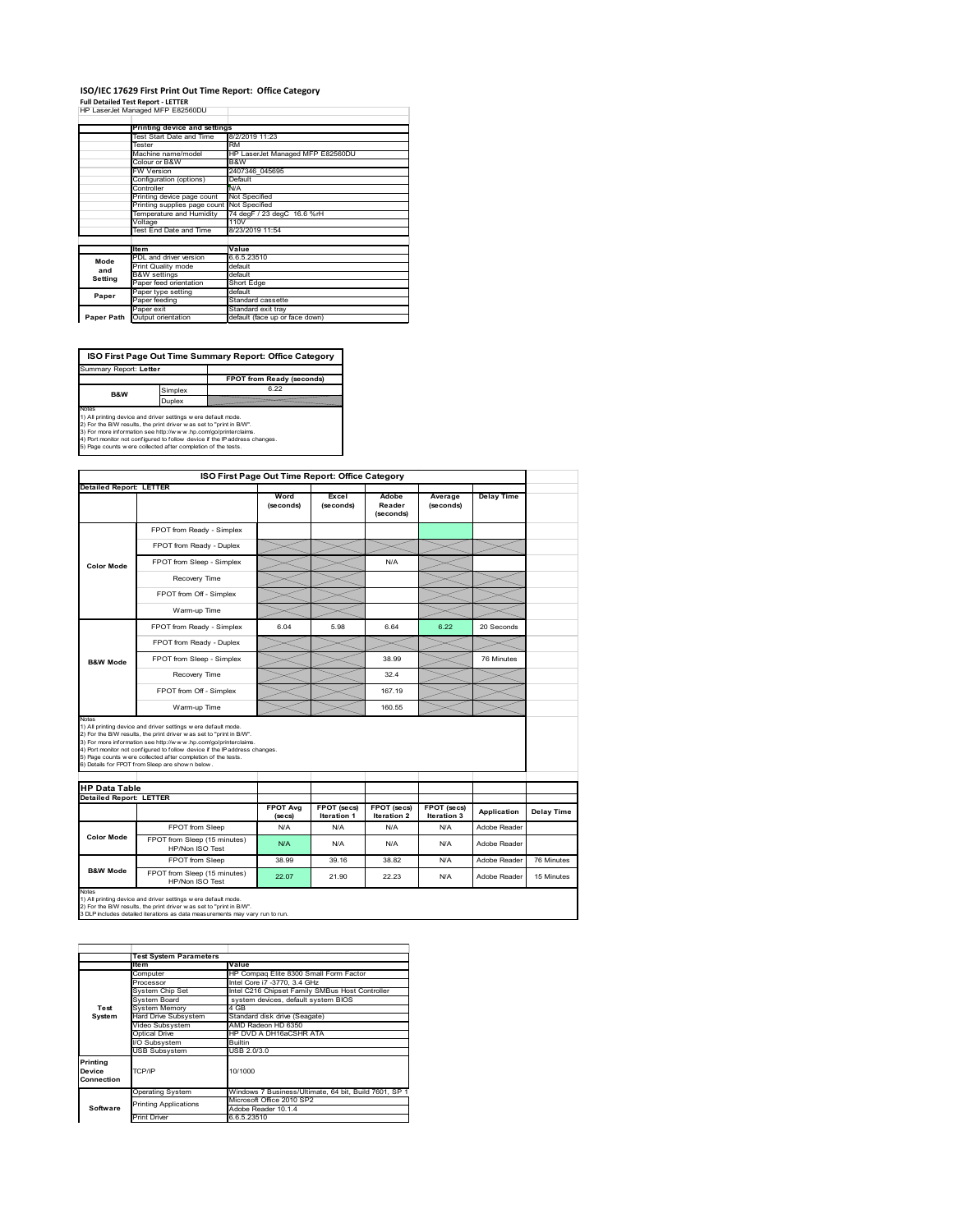#### **ISO/IEC 17629 First Print Out Time Report: Office Category**  $\overline{1}$

| Full Detailed Test Report - A4   |  |
|----------------------------------|--|
| HP LaserJet Managed MFP E82560DU |  |

|            | Printing device and settings               |                                  |  |  |
|------------|--------------------------------------------|----------------------------------|--|--|
|            | Test Start Date and Time                   | 8/2/2019 11:23                   |  |  |
|            | Tester                                     | <b>RM</b>                        |  |  |
|            | Machine name/model                         | HP LaserJet Managed MFP E82560DU |  |  |
|            | Colour or B&W                              | B&W                              |  |  |
|            | <b>FW Version</b>                          | 2407346 045695                   |  |  |
|            | Configuration (options)                    | Default                          |  |  |
|            | Controller                                 | N/A                              |  |  |
|            | Printing device page count                 | Not Specified                    |  |  |
|            | Printing supplies page count Not Specified |                                  |  |  |
|            | Temperature and Humidity                   | 74 degF / 23 degC 16.6 %rH       |  |  |
|            | Voltage                                    | 110V                             |  |  |
|            | Test End Date and Time                     | 8/23/2019 11:54                  |  |  |
|            |                                            |                                  |  |  |
|            | <b>Item</b>                                | Value                            |  |  |
| Mode       | PDL and driver version                     | 6.6.5.23510                      |  |  |
| and        | <b>Print Quality mode</b>                  | default                          |  |  |
| Setting    | <b>B&amp;W</b> settings                    | default                          |  |  |
|            | Paper feed orientation                     | Short Edge                       |  |  |
| Paper      | Paper type setting                         | default                          |  |  |
|            | Paper feeding                              | Standard cassette                |  |  |
|            | Paper exit                                 | Standard exit tray               |  |  |
| Paper Path | Output orientation                         | default (face up or face down)   |  |  |

٦

**ISO First Page Out Time Summary Report: Office Category**

**FPOT from Ready (seconds)** Simplex 6.16 **Duplex** Notes<br>1) All printing device and driver settings were default mode.<br>2) For the BAV results, the print driver was set to "print in BAV".<br>3) For more information see http://www.hp.com/golprinterclaims.<br>4) Port monitor not co Summary Report: A4 **B&W**

| ISO First Page Out Time Report: Office Category                                                                                                                                                                                                                                                                                                                                                                                              |                                                                                                                                                                                                                       |                            |                                   |                                   |                            |                   |            |
|----------------------------------------------------------------------------------------------------------------------------------------------------------------------------------------------------------------------------------------------------------------------------------------------------------------------------------------------------------------------------------------------------------------------------------------------|-----------------------------------------------------------------------------------------------------------------------------------------------------------------------------------------------------------------------|----------------------------|-----------------------------------|-----------------------------------|----------------------------|-------------------|------------|
| Detailed Report: A4                                                                                                                                                                                                                                                                                                                                                                                                                          |                                                                                                                                                                                                                       | Word<br>(seconds)          | Excel<br>(seconds)                | Adobe<br>Reader<br>(seconds)      | Average<br>(seconds)       | <b>Delay Time</b> |            |
|                                                                                                                                                                                                                                                                                                                                                                                                                                              | FPOT from Ready - Simplex                                                                                                                                                                                             |                            |                                   |                                   |                            |                   |            |
|                                                                                                                                                                                                                                                                                                                                                                                                                                              | FPOT from Ready - Duplex                                                                                                                                                                                              |                            |                                   |                                   |                            |                   |            |
| <b>Color Mode</b>                                                                                                                                                                                                                                                                                                                                                                                                                            | FPOT from Sleep - Simplex                                                                                                                                                                                             |                            |                                   | N/A                               |                            |                   |            |
|                                                                                                                                                                                                                                                                                                                                                                                                                                              | Recovery Time                                                                                                                                                                                                         |                            |                                   |                                   |                            |                   |            |
|                                                                                                                                                                                                                                                                                                                                                                                                                                              | FPOT from Off - Simplex                                                                                                                                                                                               |                            |                                   |                                   |                            |                   |            |
|                                                                                                                                                                                                                                                                                                                                                                                                                                              | Warm-up Time                                                                                                                                                                                                          |                            |                                   |                                   |                            |                   |            |
|                                                                                                                                                                                                                                                                                                                                                                                                                                              | FPOT from Ready - Simplex                                                                                                                                                                                             | 6.10                       | 5.96                              | 6.40                              | 6.16                       | 20 Seconds        |            |
|                                                                                                                                                                                                                                                                                                                                                                                                                                              | FPOT from Ready - Duplex                                                                                                                                                                                              |                            |                                   |                                   |                            |                   |            |
| <b>B&amp;W Mode</b>                                                                                                                                                                                                                                                                                                                                                                                                                          | FPOT from Sleep - Simplex                                                                                                                                                                                             |                            |                                   | 36.81                             |                            | 76 Minutes        |            |
|                                                                                                                                                                                                                                                                                                                                                                                                                                              | Recovery Time                                                                                                                                                                                                         |                            |                                   | 30.4                              |                            |                   |            |
|                                                                                                                                                                                                                                                                                                                                                                                                                                              | FPOT from Off - Simplex                                                                                                                                                                                               |                            |                                   | 17377                             |                            |                   |            |
|                                                                                                                                                                                                                                                                                                                                                                                                                                              | Warm-up Time                                                                                                                                                                                                          |                            |                                   | 167.37                            |                            |                   |            |
| Notes<br>1) All printing device and driver settings w ere default mode.<br>2) For the B/W results, the print driver was set to "print in B/W".<br>3) For more information see http://www.hp.com/go/printerclaims.<br>4) Port monitor not configured to follow device if the IP address changes.<br>5) Page counts w ere collected after completion of the tests.<br>6) Details for FPOT from Sleep are show n below.<br><b>HP Data Table</b> |                                                                                                                                                                                                                       |                            |                                   |                                   |                            |                   |            |
| <b>Detailed Report: A4</b>                                                                                                                                                                                                                                                                                                                                                                                                                   |                                                                                                                                                                                                                       |                            |                                   |                                   |                            |                   |            |
|                                                                                                                                                                                                                                                                                                                                                                                                                                              |                                                                                                                                                                                                                       | <b>FPOT Avg</b><br>(se cs) | FPOT (secs)<br><b>Iteration 1</b> | FPOT (secs)<br><b>Iteration 2</b> | FPOT (secs)<br>Iteration 3 | Application       | Delay Time |
|                                                                                                                                                                                                                                                                                                                                                                                                                                              | FPOT from Sleep                                                                                                                                                                                                       | N/A                        | N/A                               | N/A                               | N/A                        | Adobe Reader      |            |
| <b>Color Mode</b>                                                                                                                                                                                                                                                                                                                                                                                                                            | FPOT from Sleep (15 minutes)<br>HP/Non ISO Test                                                                                                                                                                       | N/A                        | N/A                               | N/A                               | N/A                        | Adobe Reader      |            |
|                                                                                                                                                                                                                                                                                                                                                                                                                                              | FPOT from Sleep                                                                                                                                                                                                       | 36.81                      | 37.30                             | 36.31                             | N/A                        | Adobe Reader      | 76 Minutes |
| <b>B&amp;W Mode</b>                                                                                                                                                                                                                                                                                                                                                                                                                          | FPOT from Sleep (15 minutes)<br>HP/Non ISO Test                                                                                                                                                                       | 17 24                      | 17.08                             | 17.39                             | N/A                        | Adobe Reader      | 15 Minutes |
| Notes                                                                                                                                                                                                                                                                                                                                                                                                                                        | 1) All printing device and driver settings w ere default mode.<br>2) For the B/W results, the print driver was set to "print in B/W".<br>3 DLP includes detailed iterations as data measurements may vary run to run. |                            |                                   |                                   |                            |                   |            |

|            | <b>Test System Parameters</b> |                                                       |
|------------|-------------------------------|-------------------------------------------------------|
|            | <b>Item</b>                   | Value                                                 |
|            | Computer                      | HP Compag Elite 8300 Small Form Factor                |
|            | Processor                     | Intel Core i7 -3770, 3.4 GHz                          |
|            | System Chip Set               | Intel C216 Chipset Family SMBus Host Controller       |
|            | System Board                  | system devices, default system BIOS                   |
| Test       | <b>System Memory</b>          | 4 GB                                                  |
| System     | <b>Hard Drive Subsystem</b>   | Standard disk drive (Seagate)                         |
|            | Video Subsystem               | AMD Radeon HD 6350                                    |
|            | Optical Drive                 | HP DVD A DH16aCSHR ATA                                |
|            | I/O Subsystem                 | <b>Builtin</b>                                        |
|            | <b>USB Subsystem</b>          | USB 2.0/3.0                                           |
| Printing   |                               |                                                       |
| Device     | TCP/IP                        | 10/1000                                               |
| Connection |                               |                                                       |
|            | <b>Operating System</b>       | Windows 7 Business/Ultimate, 64 bit, Build 7601, SP 1 |
|            | <b>Printing Applications</b>  | Microsoft Office 2010 SP2                             |
| Software   |                               | Adobe Reader 10.1.4                                   |
|            | <b>Print Driver</b>           | 6.6.5.23510                                           |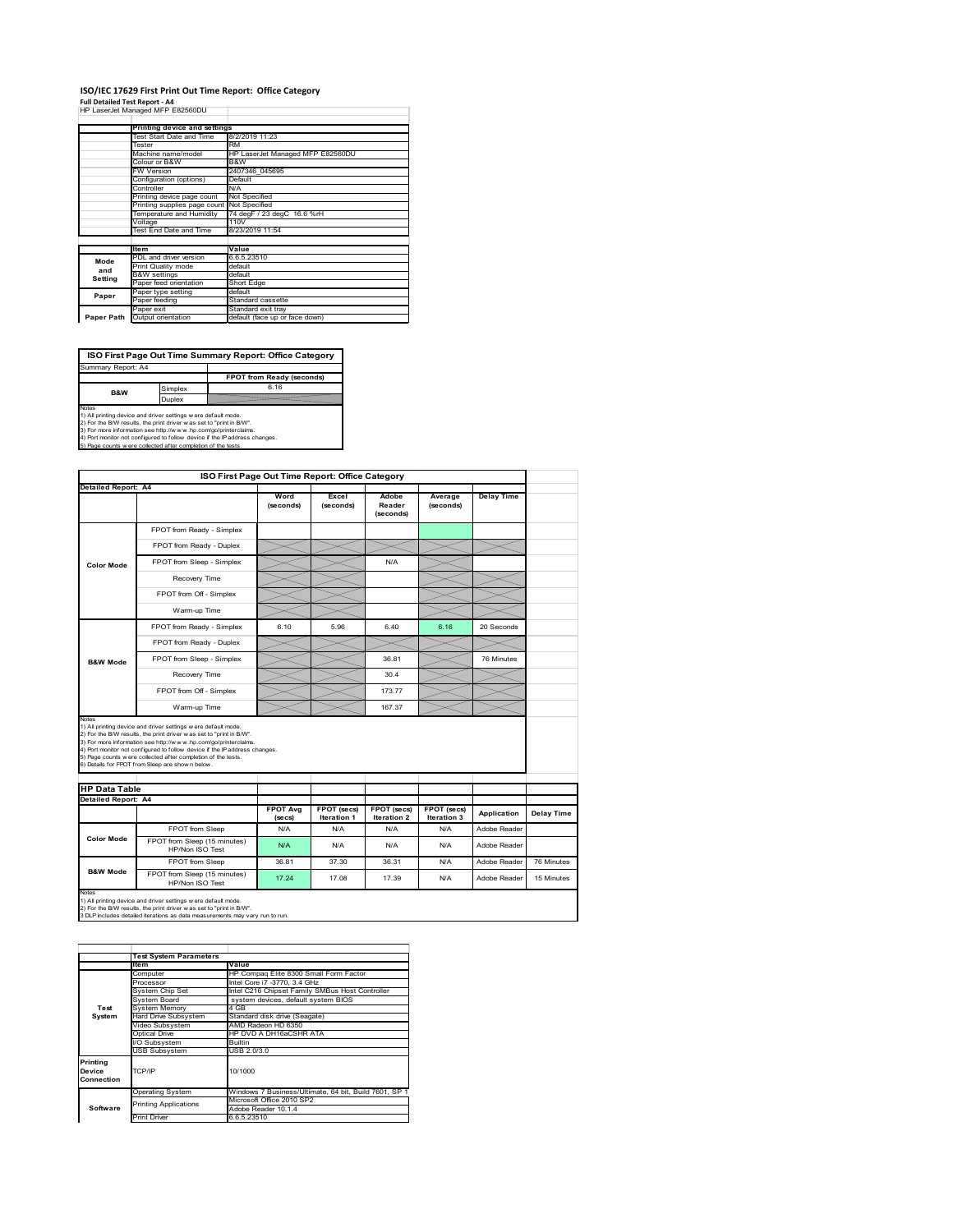#### **ISO/IEC 29183 Copy Productivity Report**

|           | <b>Full Detailed Test Report - LETTER</b> |                                                         |
|-----------|-------------------------------------------|---------------------------------------------------------|
|           | HP LaserJet Managed MFP E82560DU          |                                                         |
|           |                                           |                                                         |
|           | <b>Machine Setup Information</b>          |                                                         |
|           | Test Start Date and Time 8/9/2019 15:36   |                                                         |
|           | <b>Tester RM</b>                          |                                                         |
|           |                                           | Machine name/model HP LaserJet Managed MFP E82560DU     |
|           | Colour or B&W B&W                         |                                                         |
|           |                                           | FW Version 2407346 045695                               |
|           | Configuration (options) Not Specified     |                                                         |
|           |                                           | Temperature and Humidity 74 degF / 23 degC 16.6 %rH     |
|           | Test End Date and Time: 8/21/2019 11:37   |                                                         |
|           |                                           |                                                         |
|           | Pre-set Item                              | <b>Pre-set Value</b>                                    |
|           | Output Resolution Default                 |                                                         |
|           | <b>Output Quality Default</b>             |                                                         |
| Mode      |                                           | Copying Mode Colour for Colour and B&W for B&W          |
|           | Auto Density Adjustment Default           |                                                         |
|           |                                           | Collating function Set in Control Panel                 |
| Paper     | <b>Paper Sending Direction Default</b>    |                                                         |
|           | Paper Type Setting Default                |                                                         |
| Paper     | Paper Feeding Tray 2                      |                                                         |
| Path      | Paper Exit Default                        |                                                         |
|           |                                           | Face Up Exit Default (face down)                        |
|           | Fixing Capability Default                 |                                                         |
| Temporary | Image Quality Stability Default           |                                                         |
| Stop      | Capacity of Paper Default                 |                                                         |
|           | Others None                               |                                                         |
|           |                                           |                                                         |
|           | Paper Manufacturer HP / Xerox             |                                                         |
| Paper     |                                           | Paper Weight 20lb / 75 g/m2                             |
|           | Paper Size Letter / A4                    |                                                         |
|           |                                           | Paper type/name HP Multipurpose Ultra White / HP Office |

| Summary Report: Letter |              |             |
|------------------------|--------------|-------------|
|                        |              |             |
|                        |              |             |
|                        | <b>SFCOT</b> | sESAT (ipm) |

Notes

First Copy Out and Copy Speed measured using ISO/IEC 29183, excludes first set of test documents. For more information see http://w w w .hp.com/go/printerclaims. Exact speed varies depending on the system configuration and document.

Only Target A w as used, all test documents have the same Saturated throughput. Reference ISO/IEC29183:2010 Clause 5, Sections 5.3.1 and 5.3.2

| Detailed Report: LETTER |               |              |       |             |                |             |  |
|-------------------------|---------------|--------------|-------|-------------|----------------|-------------|--|
|                         |               |              |       |             |                |             |  |
|                         | <b>Target</b> | sFCOT (secs) |       | sEFTP (ipm) |                | sESAT (ipm) |  |
|                         |               |              | 1copy | 1copy+30sec | 1copy+4minutes |             |  |
|                         | A             | 4.09         | 14.71 | 52.38       | 59.51          | 60.61       |  |
|                         |               |              |       | 32 sets     | 244 sets       |             |  |
|                         | B             |              |       |             |                |             |  |
|                         |               |              |       |             |                |             |  |
| B&W                     | C             |              |       |             |                |             |  |
|                         | D             |              |       |             |                |             |  |
|                         | Average       | 4.09         | 14.71 | 52.38       | 59.51          | 60.61       |  |

Notes

First Copy Out and Copy Speed measured using ISO/IEC 29183, excludes first set of test documents. For more information see http://w w w .hp.com/go/printerclaims. Exact speed varies depending on the system configuration and document. Only Target A w as used, all test documents have the same Saturated throughput. Reference ISO/IEC29183:2010 Clause 5, Sections 5.3.1 and 5.3.2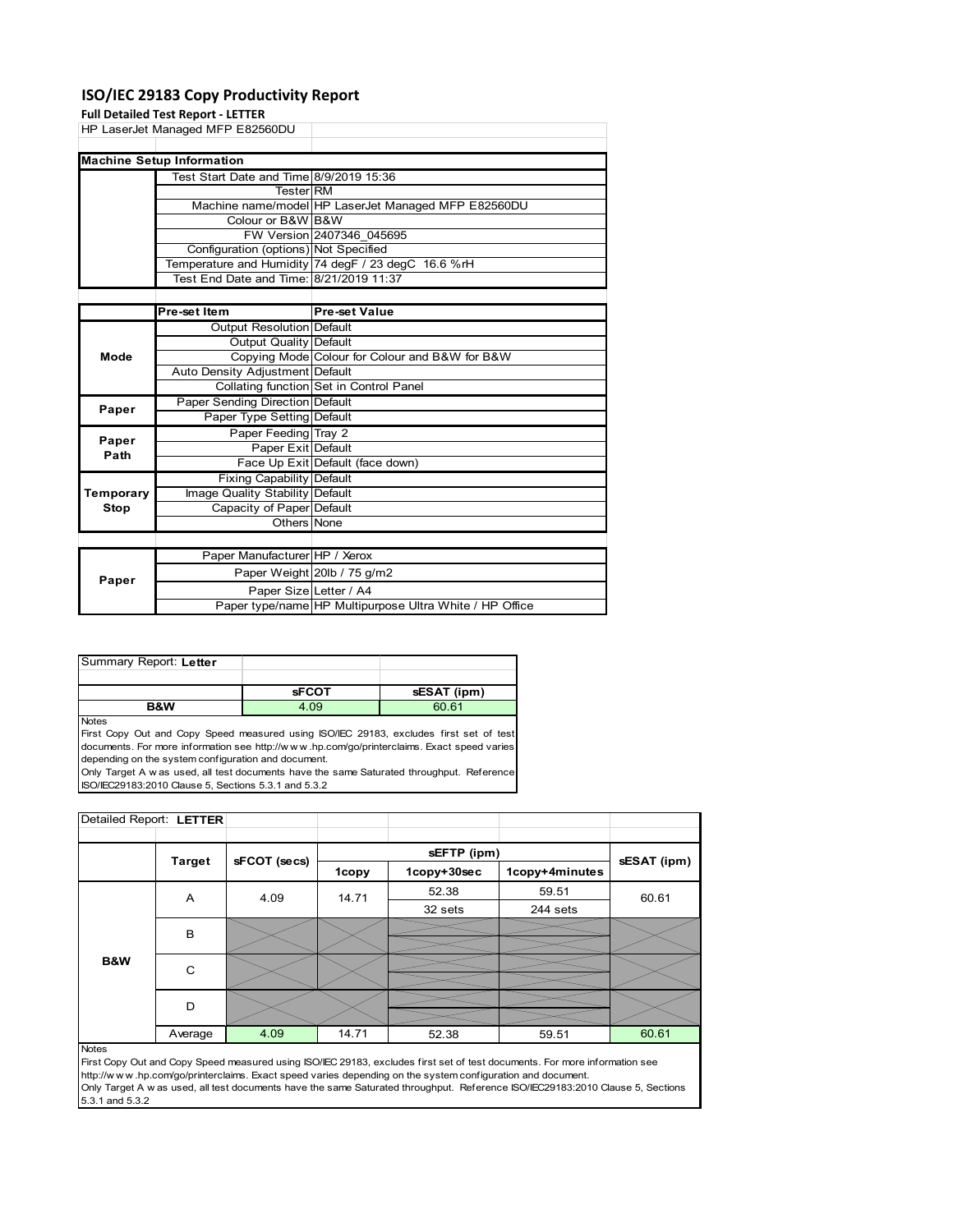#### **ISO/IEC 29183 Copy Productivity Report**

#### **Full Detailed Test R**

|           | <b>Full Detailed Test Report - A4</b>   |                                                     |
|-----------|-----------------------------------------|-----------------------------------------------------|
|           | HP LaserJet Managed MFP E82560DU        |                                                     |
|           |                                         |                                                     |
|           | <b>Machine Setup Information</b>        |                                                     |
|           | Test Start Date and Time 8/9/2019 15:36 |                                                     |
|           | <b>Tester RM</b>                        |                                                     |
|           |                                         | Machine name/model HP LaserJet Managed MFP E82560DU |
|           | Colour or B&W B&W                       |                                                     |
|           |                                         | FW Version 2407346 045695                           |
|           | Configuration (options) Not Specified   |                                                     |
|           |                                         | Temperature and Humidity 74 degF / 23 degC 16.6 %rH |
|           | Test End Date and Time: 8/21/2019 11:37 |                                                     |
|           |                                         |                                                     |
|           | Pre-set Item                            | <b>Pre-set Value</b>                                |
|           | <b>Output Resolution Default</b>        |                                                     |
|           | Output Quality Default                  |                                                     |
| Mode      |                                         | Copying Mode Colour for Colour and B&W for B&W      |
|           | Auto Density Adjustment Default         |                                                     |
|           |                                         | Collating function Set in Control Panel             |
| Paper     | Paper Sending Direction Default         |                                                     |
|           | Paper Type Setting Default              |                                                     |
| Paper     | Paper Feeding Tray 2                    |                                                     |
| Path      | Paper Exit Default                      |                                                     |
|           |                                         | Face Up Exit Default (face down)                    |
|           | <b>Fixing Capability Default</b>        |                                                     |
| Temporary | Image Quality Stability Default         |                                                     |
| Stop      | Capacity of Paper Default               |                                                     |
|           | Others None                             |                                                     |
|           |                                         |                                                     |
|           | Paper Manufacturer HP / Xerox           |                                                     |
| Paper     |                                         | Paper Weight 20lb / 75 g/m2                         |
|           | Paper Size Letter / A4                  |                                                     |

| Summary Report: A4 |              |             |
|--------------------|--------------|-------------|
|                    |              |             |
|                    | <b>sFCOT</b> | sESAT (ipm) |
| <b>B&amp;W</b>     | 4.09         | 60.59       |

Notes

First Copy Out and Copy Speed measured using ISO/IEC 29183, excludes first set of test documents. For more information see http://w w w .hp.com/go/printerclaims. Exact speed varies depending on the system configuration and document.

Only Target A w as used, all test documents have the same Saturated throughput. Reference ISO/IEC29183:2010 Clause 5, Sections 5.3.1 and 5.3.2

| Detailed Report: A4 |               |              |       |             |                |             |  |
|---------------------|---------------|--------------|-------|-------------|----------------|-------------|--|
|                     |               |              |       | sEFTP (ipm) |                |             |  |
|                     | <b>Target</b> | sFCOT (secs) | 1copy | 1copy+30sec | 1copy+4minutes | sESAT (ipm) |  |
|                     | A             | 4.09         | 14.90 | 52.21       | 59.33          | 60.59       |  |
|                     |               |              |       | 32 sets     | 244 sets       |             |  |
|                     | B             |              |       |             |                |             |  |
| B&W                 | C             |              |       |             |                |             |  |
|                     | D             |              |       |             |                |             |  |
|                     | Average       | 4.09         | 14.90 | 52.21       | 59.33          | 60.59       |  |
| <b>Notes</b>        |               |              |       |             |                |             |  |

Paper type/name HP Multipurpose Ultra White / HP Office

First Copy Out and Copy Speed measured using ISO/IEC 29183, excludes first set of test documents. For more information see http://w w w .hp.com/go/printerclaims. Exact speed varies depending on the system configuration and document. Only Target A w as used, all test documents have the same Saturated throughput. Reference ISO/IEC29183:2010 Clause 5, Sections 5.3.1 and 5.3.2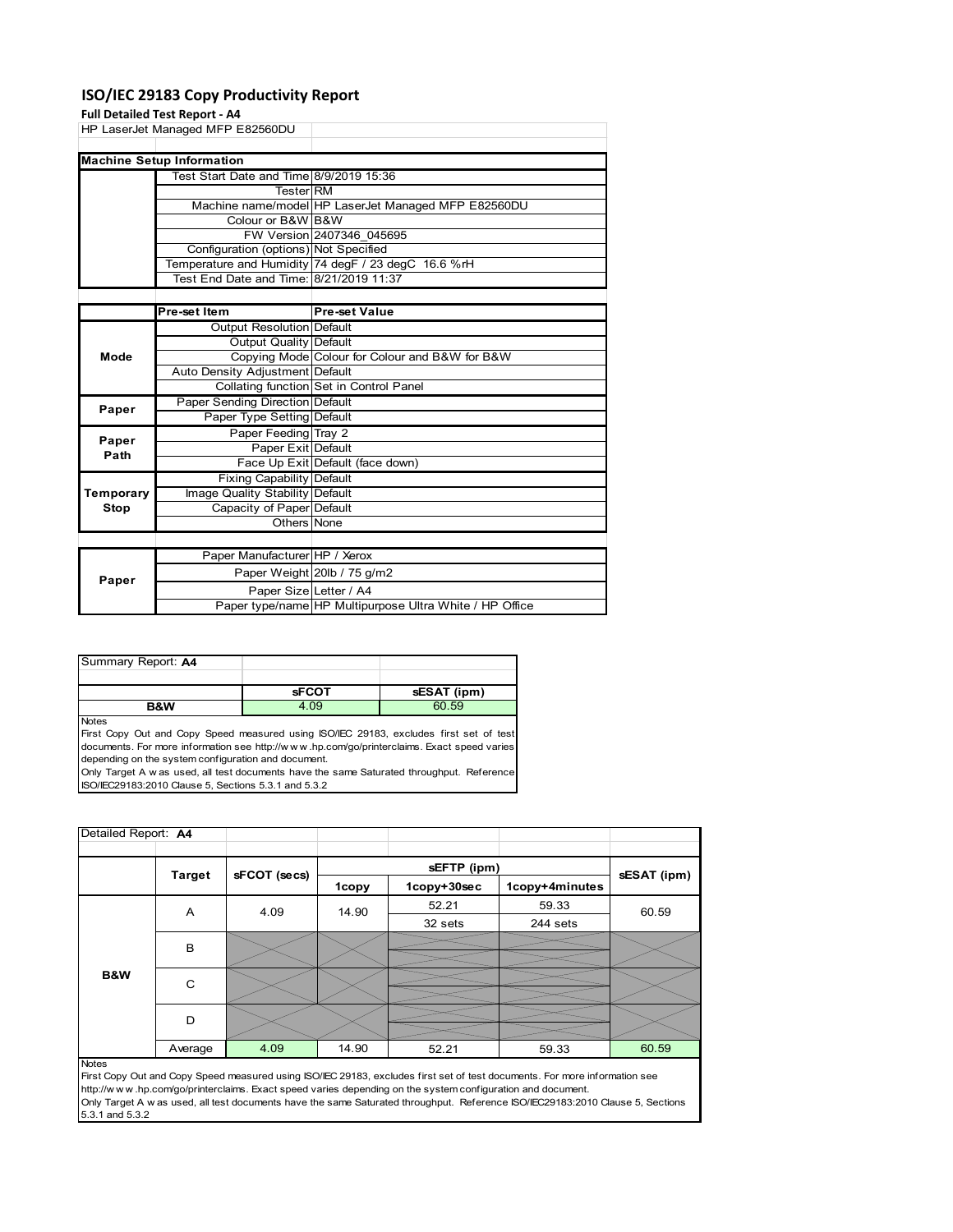#### **ISO/IEC 24735 Copy Productivity Report**

Paper Size Letter / A4

**Full Detailed Test Report ‐ LETTER**

| <b>Machine Setup Information</b>             |                                                                 |
|----------------------------------------------|-----------------------------------------------------------------|
| Test Start Date and Time 8/13/2019 12:40     |                                                                 |
| TesterIRM                                    |                                                                 |
|                                              | Machine name/model HP LaserJet Managed MFP E82560DU             |
| Colour or B&W B&W                            |                                                                 |
|                                              | FW Version 2407346 045695                                       |
| <b>Configuration (options) Not Specified</b> |                                                                 |
|                                              | Temperature and Humidity 74 degF / 23 degC 16.6 %rH             |
| Test End Date and Time: 8/21/2019 13:23      |                                                                 |
|                                              |                                                                 |
| Pre-set Item                                 | <b>Pre-set Value</b>                                            |
| Output Resolution Default                    |                                                                 |
| Output Quality Default                       |                                                                 |
| Copying Mode Default                         |                                                                 |
| Auto Density Adjustment Default              |                                                                 |
|                                              | Collating function Activated (if not activated in default mode) |
| <b>Paper Sending Direction Default</b>       |                                                                 |
| Paper Type Setting Default                   |                                                                 |
|                                              | Paper Feeding Standard cassette                                 |
|                                              | Paper Exit Standard exit tray                                   |
| Face Up Exit Default                         |                                                                 |
| <b>Fixing Capability Default</b>             |                                                                 |
| Image Quality Stability Default              |                                                                 |
| Capacity of Paper Default                    |                                                                 |
|                                              | Others   Default                                                |
|                                              |                                                                 |
| Paper Manufacturer HP / Xerox                |                                                                 |
|                                              | Paper Weight 20lb / 75 g/m2                                     |

|                         | ISO/IEC 24735 Copy Productivity Report              |             |            |                  |                  |                 |
|-------------------------|-----------------------------------------------------|-------------|------------|------------------|------------------|-----------------|
| Detailed Report: LETTER |                                                     |             |            |                  |                  |                 |
|                         | Copying                                             | FSOT (secs) |            | EFTP (ipm)       |                  | ESAT (ipm)      |
|                         | <b>Mode</b>                                         | 1 set only  | 1 set only | 1 set + $30$ sec | 1 set + $4min$   | $1$ set + 30sec |
|                         | 1:1                                                 |             | (1 set)    |                  |                  |                 |
| <b>Color Mode</b>       | 1:2                                                 |             | (1 set)    |                  |                  |                 |
|                         | 2:2                                                 |             | (1 set)    |                  |                  |                 |
|                         | 1:1                                                 | 9.95        | 24.14      | 52.48<br>9 sets  | 59.09<br>62 sets | 60.60           |
| <b>B&amp;W</b> mode     | 1:2                                                 | 16.71       | 14.36      | 45.12<br>9 sets  |                  | 60.72           |
|                         | 2:2                                                 | 16.30       | 14.72      | 45.26<br>9 sets  |                  | 60.72           |
| <b>Notes</b>            | Reports located: http://www.hp.com/go/printerclaims |             |            |                  |                  |                 |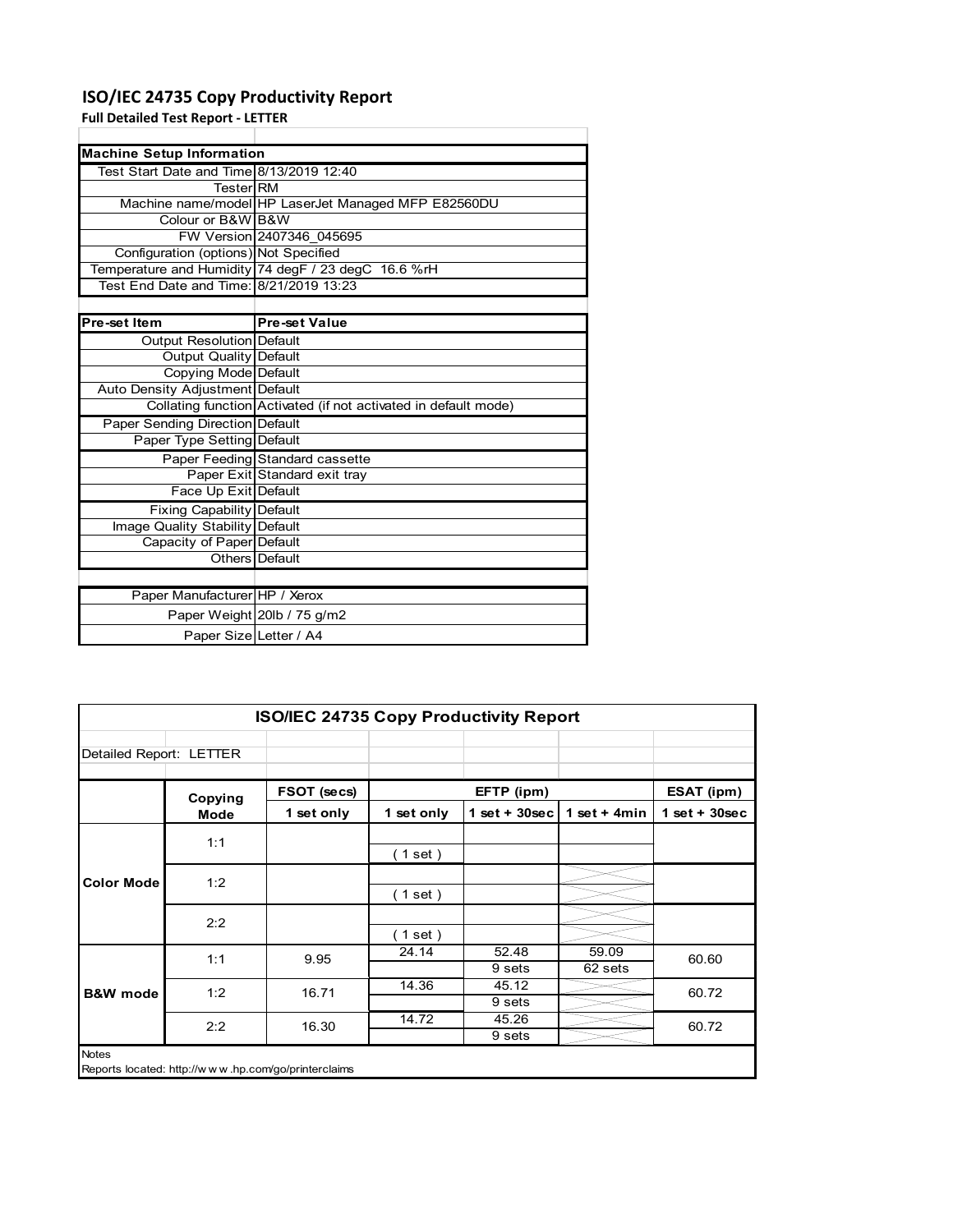### **ISO/IEC 24735 Copy Productivity Report**

**Full Detailed Test Report ‐ A4**

| <b>Machine Setup Information</b>         |                                                                 |
|------------------------------------------|-----------------------------------------------------------------|
| Test Start Date and Time 8/13/2019 12:40 |                                                                 |
| TesterIRM                                |                                                                 |
|                                          | Machine name/model HP LaserJet Managed MFP E82560DU             |
| Colour or B&W B&W                        |                                                                 |
|                                          | FW Version 2407346 045695                                       |
| Configuration (options) Not Specified    |                                                                 |
|                                          | Temperature and Humidity 74 degF / 23 degC 16.6 %rH             |
| Test End Date and Time: 8/21/2019 13:23  |                                                                 |
|                                          |                                                                 |
| Pre-set Item                             | <b>Pre-set Value</b>                                            |
| Output Resolution Default                |                                                                 |
| <b>Output Quality Default</b>            |                                                                 |
| Copying Mode Default                     |                                                                 |
| Auto Density Adjustment Default          |                                                                 |
|                                          | Collating function Activated (if not activated in default mode) |
| Paper Sending Direction Default          |                                                                 |
| Paper Type Setting Default               |                                                                 |
|                                          | Paper Feeding Standard cassette                                 |
|                                          | Paper Exit Standard exit tray                                   |
| Face Up Exit Default                     |                                                                 |
| <b>Fixing Capability Default</b>         |                                                                 |
| Image Quality Stability Default          |                                                                 |
| Capacity of Paper Default                |                                                                 |
|                                          | Others   Default                                                |
|                                          |                                                                 |
| Paper Manufacturer HP / Xerox            |                                                                 |
|                                          | Paper Weight 20lb / 75 g/m2                                     |
| Paper Size Letter / A4                   |                                                                 |

| ISO/IEC 24735 Copy Productivity Report |             |             |            |                 |                  |                 |  |
|----------------------------------------|-------------|-------------|------------|-----------------|------------------|-----------------|--|
| Detailed Report: A4                    |             |             |            |                 |                  |                 |  |
|                                        | Copying     | FSOT (secs) |            | EFTP (ipm)      |                  | ESAT (ipm)      |  |
|                                        | <b>Mode</b> | 1 set only  | 1 set only | $1$ set + 30sec | 1 set + $4min$   | $1$ set + 30sec |  |
|                                        | 1:1         |             | $1$ set)   |                 |                  |                 |  |
| Colour<br>Mode                         | 1:2         |             | $1$ set)   |                 |                  |                 |  |
|                                        | 2:2         |             | $1$ set)   |                 |                  |                 |  |
|                                        | 1:1         | 10.34       | 23.20      | 51.87<br>9 sets | 58.86<br>62 sets | 60.61           |  |
| <b>B&amp;W</b> mode                    | 1:2         | 16.32       | 14.70      | 45.08<br>9 sets |                  | 60.70           |  |
|                                        | 2:2         | 16.03       | 14.96      | 45.14<br>9 sets |                  | 60.68           |  |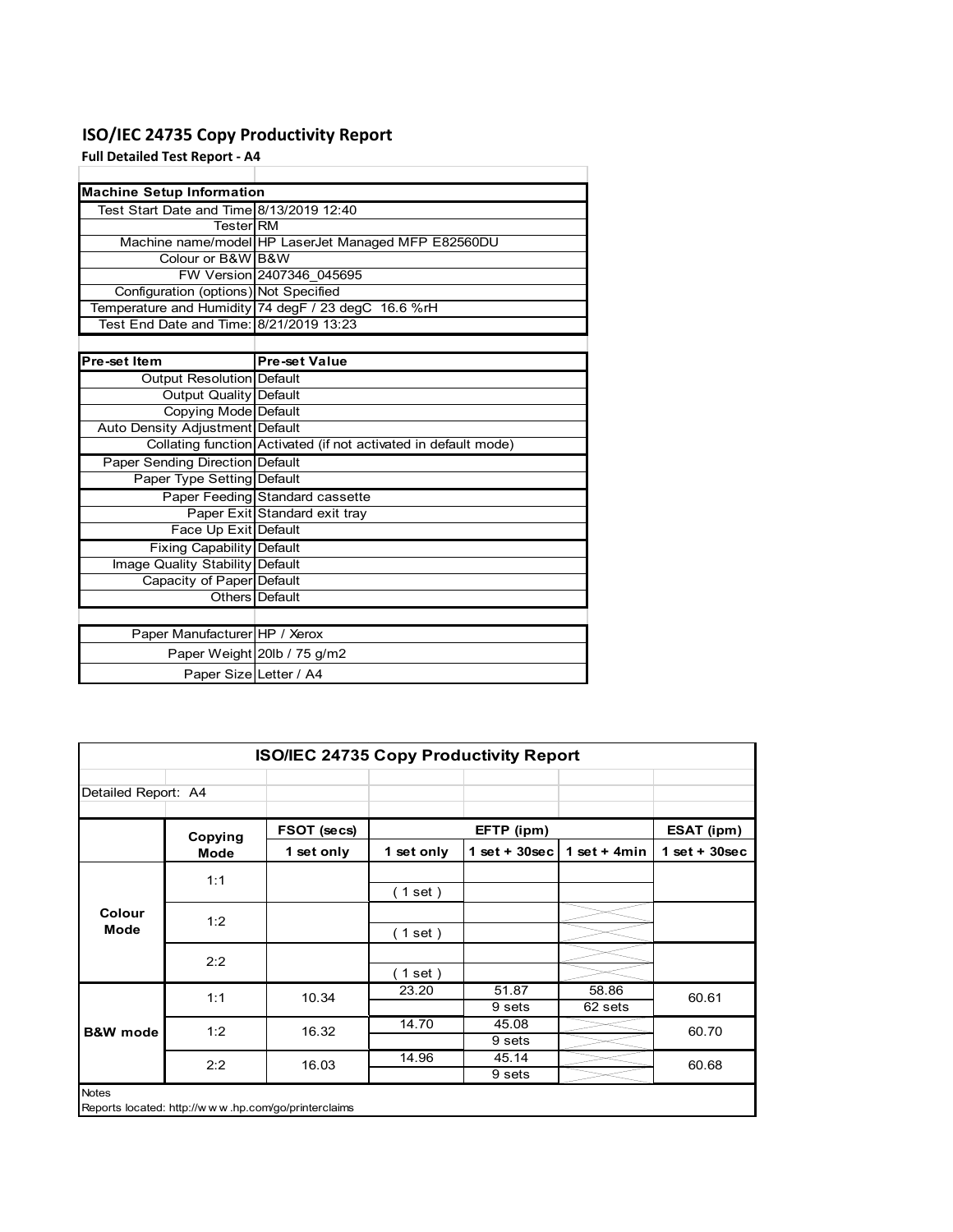# **ISO/IEC 17991 Scanning Productivity Report Full Detailed Test Report ‐ LETTER Machine Setup Information**

|            | <b>Machine Setup Information</b> |                                          |
|------------|----------------------------------|------------------------------------------|
|            | Fest Start Date and Time         | 8/14/2019 16:46                          |
|            | Tester                           | <b>RM</b>                                |
|            | Machine name/model               | HP LaserJet Managed MFP E82560DU         |
|            | Colour or B&W                    | B&W                                      |
|            | Configuration (options)          | Default                                  |
|            | Temperature and Humidity         | 74 degF / 23 degC 16.6 %rH               |
|            | Voltage                          | 110V                                     |
|            | Test End Date and Time           | 8/15/2019 13:13                          |
|            |                                  |                                          |
|            | <b>Preset Item</b>               | <b>Preset Value</b>                      |
|            | Scanning resolution              | default (200 dpi)                        |
|            | Colour or grey scale/B&W         | default (colour)                         |
| Mode       | Duplex / simplex                 | default (simplex)                        |
| and        | Original page size               | default (A4)                             |
|            | Paper feed orientation           | default (long edge)                      |
| Setting    | Scan destination                 | default (shared network)                 |
|            | <b>Storing File Type</b>         | default (PDF-multi)                      |
|            | Auto scan quality adjustment     | default (factory preset default setting) |
|            | Paper feed direction             | default (long edge)                      |
| <b>ADF</b> | Output orientation               | default                                  |
| Paper-path | Scanning unit                    | default (duplex ADF)                     |

| ISO/IEC 17991 - Scan Summary Report: ADF Productivity Measurement |                |                                                   |              |               |  |  |
|-------------------------------------------------------------------|----------------|---------------------------------------------------|--------------|---------------|--|--|
| <b>Summary Report: Letter</b>                                     |                |                                                   |              |               |  |  |
|                                                                   |                | <b>Scanning Mode</b><br><b>Measurement result</b> |              |               |  |  |
|                                                                   | File format    | Resolution                                        | Scanning     | scESAT 30secA |  |  |
|                                                                   | version        |                                                   | side         | (ipm)         |  |  |
| Colour                                                            | <b>PDF 1.4</b> | 200                                               | single sided | 84.64         |  |  |
|                                                                   |                |                                                   | double sided | 165.72        |  |  |
| <b>B&amp;W</b>                                                    | <b>PDF 1.4</b> | 200                                               | single sided | 84.42         |  |  |
|                                                                   |                |                                                   | double sided | 165.87        |  |  |
| <b>Notes</b>                                                      |                |                                                   |              |               |  |  |

Notes 1) For more information see http://w w w .hp.com/go/printerclaims. 2) For the B/W results, the device scan setting is set to "Scan in B/W".

**ISO/IEC 17991 - Scan Summary Report: Network Folder Productivity Measurement**

| <b>Summary Report: Letter</b> |                      |            |              |                           |                  |               |
|-------------------------------|----------------------|------------|--------------|---------------------------|------------------|---------------|
|                               | <b>Scanning Mode</b> |            |              | <b>Measurement result</b> |                  |               |
|                               | File format          | Resolution | Scanning     | scEFTP 30secF             | File size 30secF | Number of     |
|                               | version              |            | side         | (ipm)                     | (Mbyte)          | Sets (30secF) |
| Colour                        | <b>PDF 1.4</b>       | 200        | single sided | 61.27                     | 4.86             | 12.00         |
|                               |                      |            | double sided | 64.39                     | 9.55             | 22.00         |
| B&W                           | <b>PDF 1.4</b>       | 200        | single sided | 67.77                     | 2.19             | 12.00         |
|                               |                      |            | double sided | 117.39                    | 3.97             | 22.00         |
| <b>Notes</b>                  |                      |            |              |                           |                  |               |

┓

Notes 1) For more information see http://w w w .hp.com/go/printerclaims. 2) For the B/W results, the device scan setting is set to "Scan in B/W".

|              | ISO/IEC 17991 - Scan Full Report: ADF Productivity Measurement |                      |                  |                       |                           |                        |  |
|--------------|----------------------------------------------------------------|----------------------|------------------|-----------------------|---------------------------|------------------------|--|
|              | <b>Summary Report: Letter</b>                                  |                      |                  |                       |                           |                        |  |
|              |                                                                | <b>Scanning Mode</b> |                  |                       | <b>Measurement result</b> |                        |  |
|              | File format<br>version                                         | Resolution           | Scanning<br>side | scEFTP 1setA<br>(ipm) | scEFTP 30secA<br>(ipm)    | scESAT 30secA<br>(ipm) |  |
| Colour       | <b>PDF 1.4</b>                                                 | 200                  | single sided     | 43.37                 | 78.38                     | 84.64                  |  |
|              |                                                                |                      | double sided     | 46.28                 | 149.02                    | 165.72                 |  |
| B&W          | <b>PDF 1.4</b>                                                 | 200                  | single sided     | 41.77                 | 78.17                     | 84.42                  |  |
|              |                                                                |                      | double sided     | 54.29                 | 146.93                    | 165.87                 |  |
| <b>Notes</b> |                                                                |                      |                  |                       |                           |                        |  |

Notes 1) For more information see http://w w w .hp.com/go/printerclaims. 2) For the B/W results, the device scan setting is set to "Scan in B/W".

| ISO/IEC 17991 - Scan Full Report: Network Folder Productivity Measurement |                        |              |                  |                           |                        |                             |                               |
|---------------------------------------------------------------------------|------------------------|--------------|------------------|---------------------------|------------------------|-----------------------------|-------------------------------|
| <b>Summary Report: Letter</b>                                             |                        |              |                  |                           |                        |                             |                               |
|                                                                           | <b>Scanning Mode</b>   |              |                  | <b>Measurement result</b> |                        |                             |                               |
|                                                                           | File format<br>version | Resolution   | Scanning<br>side | scEETP 1setE<br>(ipm)     | scEFTP 30secF<br>(ipm) | File size 30secF<br>(Mbyte) | Number of<br>Sets<br>(30secF) |
| Colour                                                                    | PDF 1.4                | 200          | single sided     | 22.56                     | 61.27                  | 4.86                        | 12                            |
|                                                                           |                        |              | double sided     | 25.33                     | 64.39                  | 9.55                        | 22                            |
| <b>B&amp;W</b>                                                            | 200<br><b>PDF 1.4</b>  | single sided | 28.33            | 67.77                     | 2.19                   | 12                          |                               |
|                                                                           |                        |              | double sided     | 34.28                     | 117.39                 | 3.97                        | 22                            |
| <b>Notes</b>                                                              |                        |              |                  |                           |                        |                             |                               |

|            | <b>Test System Parameters</b> |                                                       |  |  |
|------------|-------------------------------|-------------------------------------------------------|--|--|
|            | Item                          | Value                                                 |  |  |
|            | Computer name                 | HP Compaq Elite 8300 Small Form Factor                |  |  |
|            | Processor                     | Intel Core i7 -3770, 3.4 GHz                          |  |  |
|            | System Chip Set               | Intel C216 Chipset Family SMBus Host Controller       |  |  |
|            | <b>System Board</b>           | System devices, default system BIOS                   |  |  |
|            | <b>System Memory</b>          | 4 GB                                                  |  |  |
| System     | Hard Drive Subsystem          | Standard disk drive (Seagate)                         |  |  |
|            | Video Subsystem               | AMD Radeon HD 6350                                    |  |  |
|            | Optical Drive                 | HP DVD A DH16aCSHR ATA                                |  |  |
|            | I/O Subsystem                 | <b>Builtin</b>                                        |  |  |
|            | <b>USB Subsystem</b>          | USB 2.0/3.0                                           |  |  |
|            | Operating System              | Windows 7 Business/Ultimate, 64 bit, Build 7601, SP 1 |  |  |
|            | I ocation of network folder   | PC                                                    |  |  |
|            | Internet Protocol             | IP <sub>v4</sub>                                      |  |  |
| Scanning   | <b>Transfer Protocol</b>      | <b>SMB</b>                                            |  |  |
| Device     | Hub                           | Trendnet Router and Gbit Switch                       |  |  |
| Connection | Network Speed                 | TCP 10/1000 Mbit Ethernet                             |  |  |
|            | <b>Connetion Cable</b>        | Cat6 Straight cable                                   |  |  |
|            | Wireless router               | No use                                                |  |  |
|            | Others                        | No use                                                |  |  |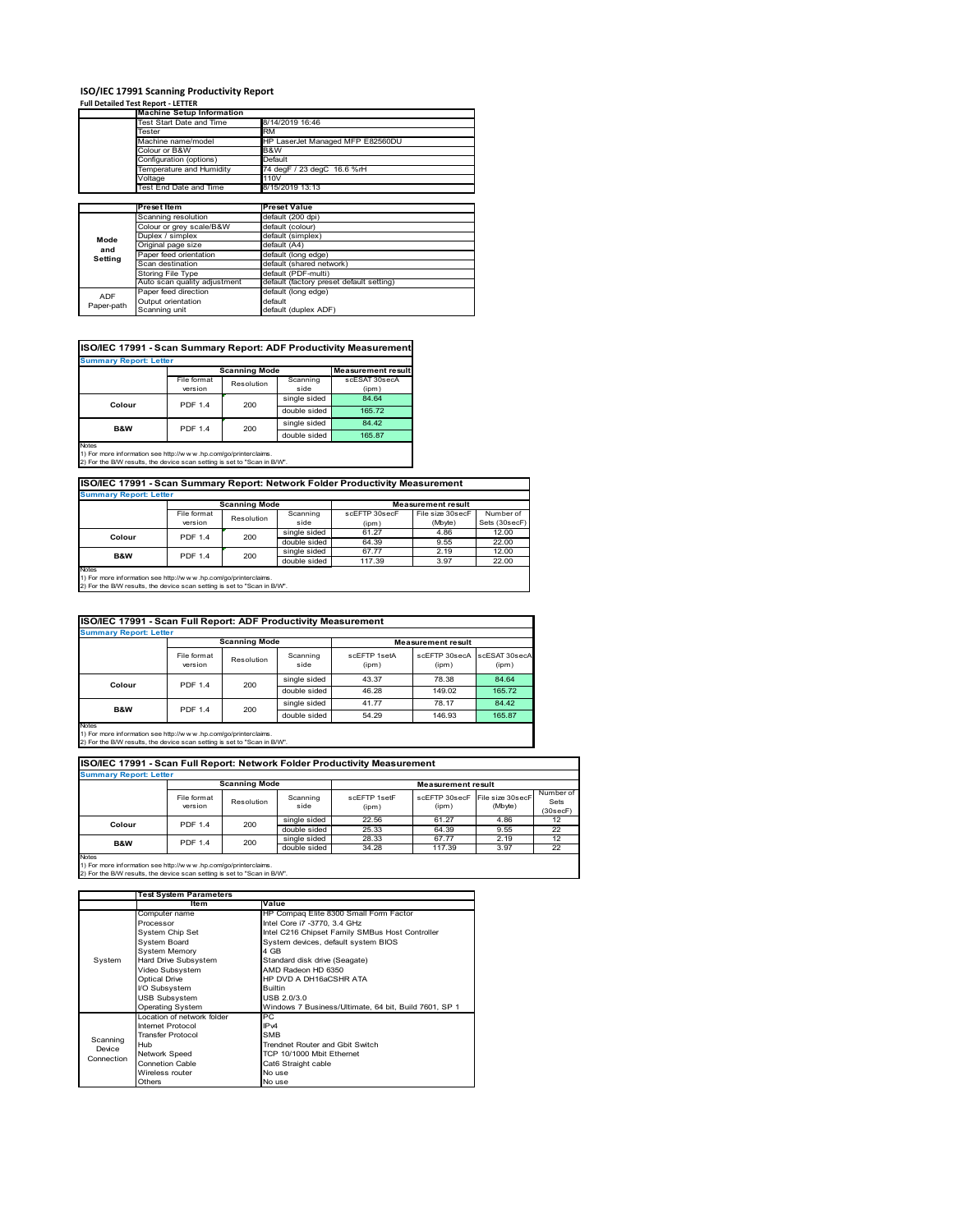#### **ISO/IEC 17991 Scanning Productivity Report**

**Full Detailed Test Report ‐ A4**

|            | <b>Machine Setup Information</b> |                                          |  |  |  |
|------------|----------------------------------|------------------------------------------|--|--|--|
|            | Test Start Date and Time         | 8/14/2019 16:46                          |  |  |  |
|            | Tester                           | <b>RM</b>                                |  |  |  |
|            | Machine name/model               | HP LaserJet Managed MFP E82560DU         |  |  |  |
|            | Colour or B&W                    | B&W                                      |  |  |  |
|            | Configuration (options)          | Default                                  |  |  |  |
|            | Temperature and Humidity         | 74 degF / 23 degC 16.6 %rH               |  |  |  |
|            | Voltage                          | 110V                                     |  |  |  |
|            | Test End Date and Time           | 8/15/2019 13:13                          |  |  |  |
|            |                                  |                                          |  |  |  |
|            | <b>Preset Item</b>               | <b>Preset Value</b>                      |  |  |  |
|            | Scanning resolution              | default (200 dpi)                        |  |  |  |
|            | Colour or grey scale/B&W         | default (colour)                         |  |  |  |
| Mode       | Duplex / simplex                 | default (simplex)                        |  |  |  |
| and        | Original page size               | default (A4)                             |  |  |  |
|            | Paper feed orientation           | default (long edge)                      |  |  |  |
| Setting    | Scan destination                 | default (shared network)                 |  |  |  |
|            | Storing File Type                | default (PDF-multi)                      |  |  |  |
|            | Auto scan quality adjustment     | default (factory preset default setting) |  |  |  |
| <b>ADF</b> | Paper feed direction             | default (long edge)                      |  |  |  |
|            | Output orientation               | default                                  |  |  |  |
| Paper-path | Scanning unit                    | default (duplex ADF)                     |  |  |  |

| ISO/IEC 17991 - Scan Summary Report: ADF Productivity Measurement |                |                      |              |                           |  |  |
|-------------------------------------------------------------------|----------------|----------------------|--------------|---------------------------|--|--|
| <b>Summary Report: A4</b>                                         |                |                      |              |                           |  |  |
|                                                                   |                | <b>Scanning Mode</b> |              | <b>Measurement result</b> |  |  |
|                                                                   | File format    | Resolution           |              | scESAT 30secA             |  |  |
|                                                                   | version        |                      | side         | (ipm)                     |  |  |
| Colour                                                            | <b>PDF 1.4</b> | 200                  | single sided | 85.03                     |  |  |
|                                                                   |                |                      | double sided | 169.09                    |  |  |
| <b>B&amp;W</b>                                                    | <b>PDF 1.4</b> | 200                  | single sided | 85.36                     |  |  |
|                                                                   |                |                      | double sided | 169.33                    |  |  |
| Notes                                                             |                |                      |              |                           |  |  |

Notes 1) For more information see http://w w w .hp.com/go/printerclaims. 2) For the B/W results, the device scan setting is set to "Scan in B/W".

**ISO/IEC 17991 - Scan Summary Report: Network Folder Productivity Measurement Summary Report: A4 Measurement result Scanning Mode**

|                | <b>UVAIIIIIIIIIIIIII</b> |            |              |               |                  |               |  |
|----------------|--------------------------|------------|--------------|---------------|------------------|---------------|--|
|                | File format              | Resolution | Scanning     | scEFTP 30secF | File size 30secF | Number of     |  |
|                | version                  |            | side         | (ipm)         | (Mbyte)          | Sets (30secF) |  |
| Colour         | <b>PDF 1.4</b>           | 200        | single sided | 60.00         | 4.80             | 12.00         |  |
|                |                          |            | double sided | 64.19         | 9.05             | 23.00         |  |
| <b>B&amp;W</b> | <b>PDF 1.4</b>           | 200        | single sided | 66.97         | 2.19             | 12.00         |  |
|                |                          |            | double sided | 121.33        | 4.13             | 23.00         |  |
| <b>Notes</b>   |                          |            |              |               |                  |               |  |

Notes 1) For more information see http://w w w .hp.com/go/printerclaims. 2) For the B/W results, the device scan setting is set to "Scan in B/W".

|                           | ISO/IEC 17991 - Scan Full Report: ADF Productivity Measurement |                      |                  |                       |                           |                        |  |  |
|---------------------------|----------------------------------------------------------------|----------------------|------------------|-----------------------|---------------------------|------------------------|--|--|
| <b>Summary Report: A4</b> |                                                                |                      |                  |                       |                           |                        |  |  |
|                           |                                                                | <b>Scanning Mode</b> |                  |                       | <b>Measurement result</b> |                        |  |  |
|                           | File format<br>version                                         | Resolution           | Scanning<br>side | scFFTP 1setA<br>(ipm) | scEFTP 30secA<br>(ipm)    | scESAT 30secA<br>(ipm) |  |  |
| Colour                    | <b>PDF 1.4</b><br>200                                          |                      | single sided     | 43.08                 | 78.58                     | 85.03                  |  |  |
|                           |                                                                |                      | double sided     | 45.79                 | 152.79                    | 169.09                 |  |  |
| <b>B&amp;W</b>            | <b>PDF 1.4</b>                                                 | 200                  | single sided     | 41.19                 | 79.22                     | 85.36                  |  |  |
|                           |                                                                |                      | double sided     | 46.82                 | 155.57                    | 169.33                 |  |  |
| Notes                     |                                                                |                      |                  |                       |                           |                        |  |  |

Notes 1) For more information see http://w w w .hp.com/go/printerclaims. 2) For the B/W results, the device scan setting is set to "Scan in B/W".

File format le format Resolution Scanning<br>
version Resolution side scEFTP 1setF (ipm) scEFTP 30secF (ipm) File size 30secF (Mbyte) Number of Sets (30secF) single sided 26.66 60.00 4.80 12<br>double sided 24.00 64.19 9.05 23 double sided 24.00 64.19 9.05 23<br>
single sided 26.66 66.97 2.19 12<br>
double sided 34.28 121.33 4.13 23 single sided 26.66 66.97 2.19 12 double sided 34.28 121.33 4.13 23 **Scanning Mode Measurement result Colour** PDF 1.4 200 **B&W** PDF 1.4 200 **Summary Report: A4 ISO/IEC 17991 - Scan Full Report: Network Folder Productivity Measurement**

|            | <b>Test System Parameters</b> |                                                       |  |  |
|------------|-------------------------------|-------------------------------------------------------|--|--|
|            | Item                          | Value                                                 |  |  |
|            | Computer name                 | HP Compaq Elite 8300 Small Form Factor                |  |  |
|            | Processor                     | Intel Core i7 -3770, 3.4 GHz                          |  |  |
|            | System Chip Set               | Intel C216 Chipset Family SMBus Host Controller       |  |  |
|            | <b>System Board</b>           | System devices, default system BIOS                   |  |  |
|            | <b>System Memory</b>          | 4 GB                                                  |  |  |
| System     | Hard Drive Subsystem          | Standard disk drive (Seagate)                         |  |  |
|            | Video Subsystem               | AMD Radeon HD 6350                                    |  |  |
|            | <b>Optical Drive</b>          | HP DVD A DH16aCSHR ATA                                |  |  |
|            | I/O Subsystem                 | <b>Builtin</b>                                        |  |  |
|            | <b>USB Subsystem</b>          | USB 2.0/3.0                                           |  |  |
|            | <b>Operating System</b>       | Windows 7 Business/Ultimate, 64 bit, Build 7601, SP 1 |  |  |
|            | I ocation of network folder   | PC.                                                   |  |  |
|            | Internet Protocol             | IP <sub>v4</sub>                                      |  |  |
| Scanning   | <b>Transfer Protocol</b>      | <b>SMB</b>                                            |  |  |
| Device     | Hub                           | Trendnet Router and Gbit Switch                       |  |  |
| Connection | Network Speed                 | TCP 10/1000 Mbit Ethernet                             |  |  |
|            | <b>Connetion Cable</b>        | Cat6 Straight cable                                   |  |  |
|            | Wireless router               | No use                                                |  |  |
|            | Others                        | No use                                                |  |  |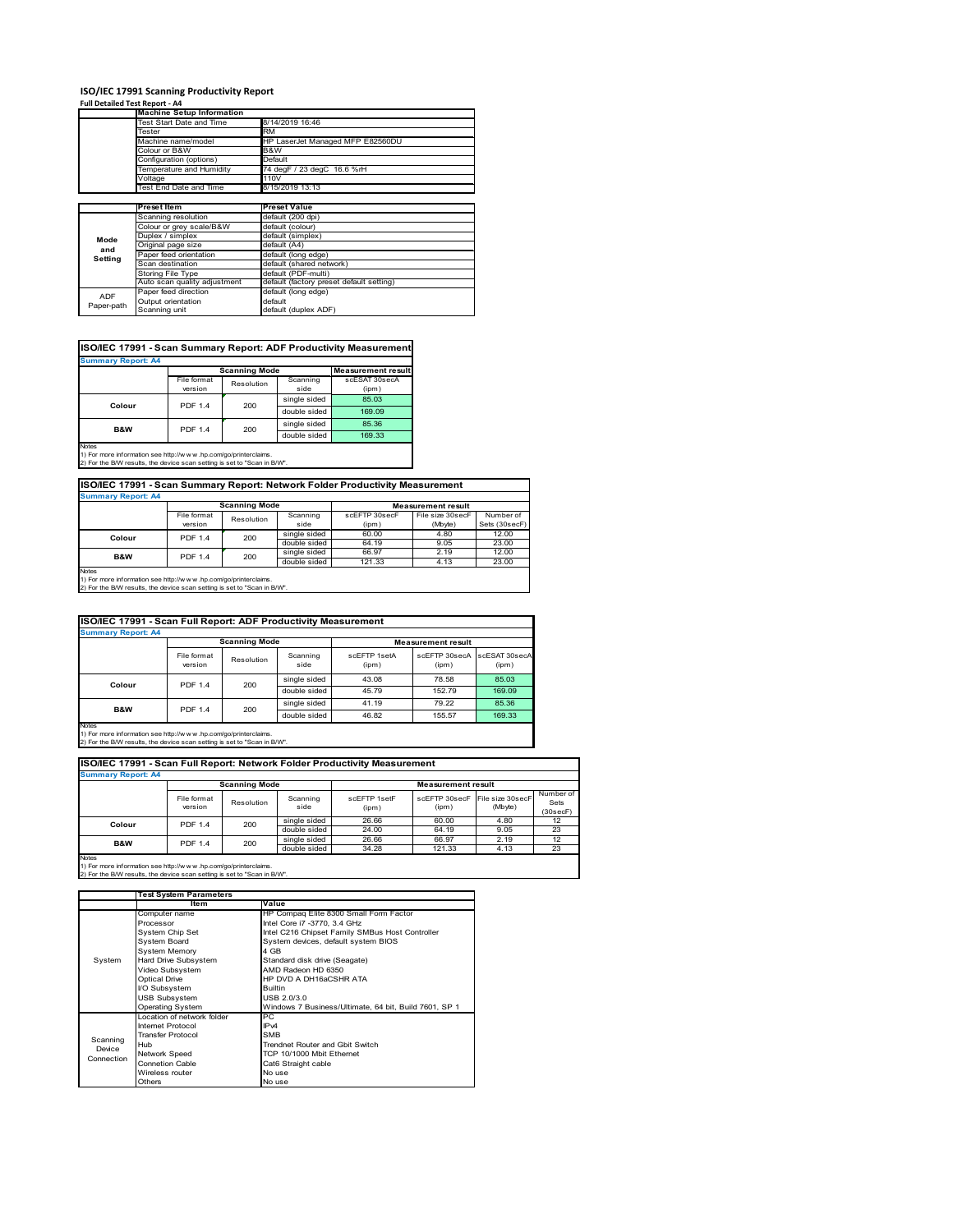# **ISO/IEC 17991 Scanning Productivity Report Full Detailed Test Report ‐ Tabloid Machine Setup Information**

|            | <b>Machine Setup Information</b> |                                          |  |  |  |  |
|------------|----------------------------------|------------------------------------------|--|--|--|--|
|            | Test Start Date and Time         | 8/14/2019 16:46                          |  |  |  |  |
|            | Tester                           | <b>RM</b>                                |  |  |  |  |
|            | Machine name/model               | HP LaserJet Managed MFP E82560DU         |  |  |  |  |
|            | Colour or B&W                    | B&W                                      |  |  |  |  |
|            | Configuration (options)          | Default                                  |  |  |  |  |
|            | Temperature and Humidity         | 74 degF / 23 degC 16.6 %rH               |  |  |  |  |
|            | Voltage                          | 110V                                     |  |  |  |  |
|            | Test End Date and Time           | 8/15/2019 13:13                          |  |  |  |  |
|            |                                  |                                          |  |  |  |  |
|            | Preset Item                      | <b>Preset Value</b>                      |  |  |  |  |
|            | Scanning resolution              | default (200 dpi)                        |  |  |  |  |
|            | Colour or grey scale/B&W         | default (colour)                         |  |  |  |  |
| Mode       | Duplex / simplex                 | default (simplex)                        |  |  |  |  |
|            | Original page size               | default (A4)                             |  |  |  |  |
| and        | Paper feed orientation           | default (long edge)                      |  |  |  |  |
| Setting    | Scan destination                 | default (shared network)                 |  |  |  |  |
|            | <b>Storing File Type</b>         | default (PDF-multi)                      |  |  |  |  |
|            | Auto scan quality adjustment     | default (factory preset default setting) |  |  |  |  |
| <b>ADF</b> | Paper feed direction             | default (long edge)                      |  |  |  |  |
|            | Output orientation               | default                                  |  |  |  |  |
| Paper-path | Scanning unit                    | default (duplex ADF)                     |  |  |  |  |

| ISO/IEC 17991 - Scan Summary Report: ADF Productivity Measurement |                |                      |              |                           |  |  |  |
|-------------------------------------------------------------------|----------------|----------------------|--------------|---------------------------|--|--|--|
| <b>Summary Report: Tabloid</b>                                    |                |                      |              |                           |  |  |  |
|                                                                   |                | <b>Scanning Mode</b> |              | <b>Measurement result</b> |  |  |  |
|                                                                   | File format    | Resolution           |              | scESAT 30secA             |  |  |  |
|                                                                   | version        |                      | side         | (ipm)                     |  |  |  |
|                                                                   | <b>PDF 1.4</b> | 200                  | single sided | 48.58                     |  |  |  |
| Colour                                                            |                |                      | double sided | 97.03                     |  |  |  |
| B&W                                                               | <b>PDF 1.4</b> | 200                  | single sided | 48.52                     |  |  |  |
|                                                                   |                |                      | double sided | 96.84                     |  |  |  |
| <b>Notes</b>                                                      |                |                      |              |                           |  |  |  |

1) For more information see http://w w w .hp.com/go/printerclaims. 2) For the B/W results, the device scan setting is set to "Scan in B/W".

| ISO/IEC 17991 - Scan Summary Report: Network Folder Productivity Measurement |                                  |            |                  |                        |                             |                            |
|------------------------------------------------------------------------------|----------------------------------|------------|------------------|------------------------|-----------------------------|----------------------------|
| <b>Summary Report: Tabloid</b>                                               |                                  |            |                  |                        |                             |                            |
| <b>Scanning Mode</b><br><b>Measurement result</b>                            |                                  |            |                  |                        |                             |                            |
|                                                                              | File format<br>version           | Resolution | Scanning<br>side | scEFTP 30secF<br>(ipm) | File size 30secF<br>(Mbyte) | Number of<br>Sets (30secF) |
| Colour                                                                       | <b>PDF 1.4</b>                   | 200        | single sided     | 33.98                  | 5.81                        | 8.00                       |
|                                                                              |                                  |            | double sided     | 35.74                  | 11.51                       | 14.00                      |
|                                                                              | <b>PDF 1.4</b><br><b>B&amp;W</b> | 200        | single sided     | 39.59                  | 2.67                        | 8.00                       |
|                                                                              |                                  |            | double sided     | 70.02                  | 4.66                        | 14.00                      |
| Motor                                                                        |                                  |            |                  |                        |                             |                            |

Notes 1) For more information see http://w w w .hp.com/go/printerclaims. 2) For the B/W results, the device scan setting is set to "Scan in B/W".

| ISO/IEC 17991 - Scan Full Report: ADF Productivity Measurement                                                                                                 |                        |                      |                  |                       |                           |                        |
|----------------------------------------------------------------------------------------------------------------------------------------------------------------|------------------------|----------------------|------------------|-----------------------|---------------------------|------------------------|
| <b>Summary Report: Tabloid</b>                                                                                                                                 |                        |                      |                  |                       |                           |                        |
|                                                                                                                                                                |                        | <b>Scanning Mode</b> |                  |                       | <b>Measurement result</b> |                        |
|                                                                                                                                                                | File format<br>version | Resolution           | Scanning<br>side | scFFTP 1setA<br>(ipm) | scEETP 30secA<br>(ipm)    | scESAT 30secA<br>(ipm) |
|                                                                                                                                                                | <b>PDF 1.4</b>         | 200                  | single sided     | 27.57                 | 45.6                      | 48.58                  |
| Colour                                                                                                                                                         |                        |                      | double sided     | 42.02                 | 89.29                     | 97.03                  |
| <b>B&amp;W</b>                                                                                                                                                 | <b>PDF 1.4</b>         |                      | single sided     | 30.78                 | 45.61                     | 48.52                  |
|                                                                                                                                                                |                        | 200                  | double sided     | 43.38                 | 89.36                     | 96.84                  |
| <b>Notes</b><br>1) For more information see http://w w w .hp.com/go/printerclaims.<br>2) For the B/W results, the device scan setting is set to "Scan in B/W". |                        |                      |                  |                       |                           |                        |

| ISO/IEC 17991 - Scan Full Report: Network Folder Productivity Measurement<br><b>Summary Report: Tabloid</b> |                        |                      |                  |                       |                           |                                           |                               |       |       |    |
|-------------------------------------------------------------------------------------------------------------|------------------------|----------------------|------------------|-----------------------|---------------------------|-------------------------------------------|-------------------------------|-------|-------|----|
|                                                                                                             |                        | <b>Scanning Mode</b> |                  |                       | <b>Measurement result</b> |                                           |                               |       |       |    |
|                                                                                                             | File format<br>version | Resolution           | Scanning<br>side | scFFTP 1setF<br>(ipm) | (ipm)                     | scEFTP 30secF File size 30secF<br>(Mbyte) | Number of<br>Sets<br>(30secF) |       |       |    |
| Colour                                                                                                      | <b>PDF 1.4</b>         | 200                  | single sided     | 18.46                 | 33.98                     | 5.81                                      |                               |       |       |    |
|                                                                                                             |                        |                      |                  |                       |                           | double sided                              | 20.00                         | 35.74 | 11.51 | 14 |
| <b>B&amp;W</b>                                                                                              | <b>PDF 1.4</b>         | 200                  | single sided     | 22.00                 | 39.59                     | 2.67                                      | 8                             |       |       |    |
|                                                                                                             |                        |                      | double sided     | 28.33                 | 70.02                     | 4.66                                      | 14                            |       |       |    |
| Notes                                                                                                       |                        |                      |                  |                       |                           |                                           |                               |       |       |    |

|            | <b>Test System Parameters</b> |                                                       |  |  |
|------------|-------------------------------|-------------------------------------------------------|--|--|
|            | Item                          | Value                                                 |  |  |
|            | Computer name                 | HP Compaq Elite 8300 Small Form Factor                |  |  |
|            | Processor                     | Intel Core i7 -3770, 3.4 GHz                          |  |  |
|            | System Chip Set               | Intel C216 Chipset Family SMBus Host Controller       |  |  |
|            | <b>System Board</b>           | System devices, default system BIOS                   |  |  |
|            | <b>System Memory</b>          | 4 GB                                                  |  |  |
| System     | Hard Drive Subsystem          | Standard disk drive (Seagate)                         |  |  |
|            | Video Subsystem               | AMD Radeon HD 6350                                    |  |  |
|            | <b>Optical Drive</b>          | HP DVD A DH16aCSHR ATA                                |  |  |
|            | I/O Subsystem                 | <b>Builtin</b>                                        |  |  |
|            | <b>USB Subsystem</b>          | USB 2.0/3.0                                           |  |  |
|            | <b>Operating System</b>       | Windows 7 Business/Ultimate, 64 bit, Build 7601, SP 1 |  |  |
|            | I ocation of network folder   | PC.                                                   |  |  |
|            | Internet Protocol             | IP <sub>v4</sub>                                      |  |  |
| Scanning   | <b>Transfer Protocol</b>      | <b>SMB</b>                                            |  |  |
| Device     | Hub                           | Trendnet Router and Gbit Switch                       |  |  |
| Connection | Network Speed                 | TCP 10/1000 Mbit Ethernet                             |  |  |
|            | <b>Connetion Cable</b>        | Cat6 Straight cable                                   |  |  |
|            | Wireless router               | No use                                                |  |  |
|            | Others                        | No use                                                |  |  |